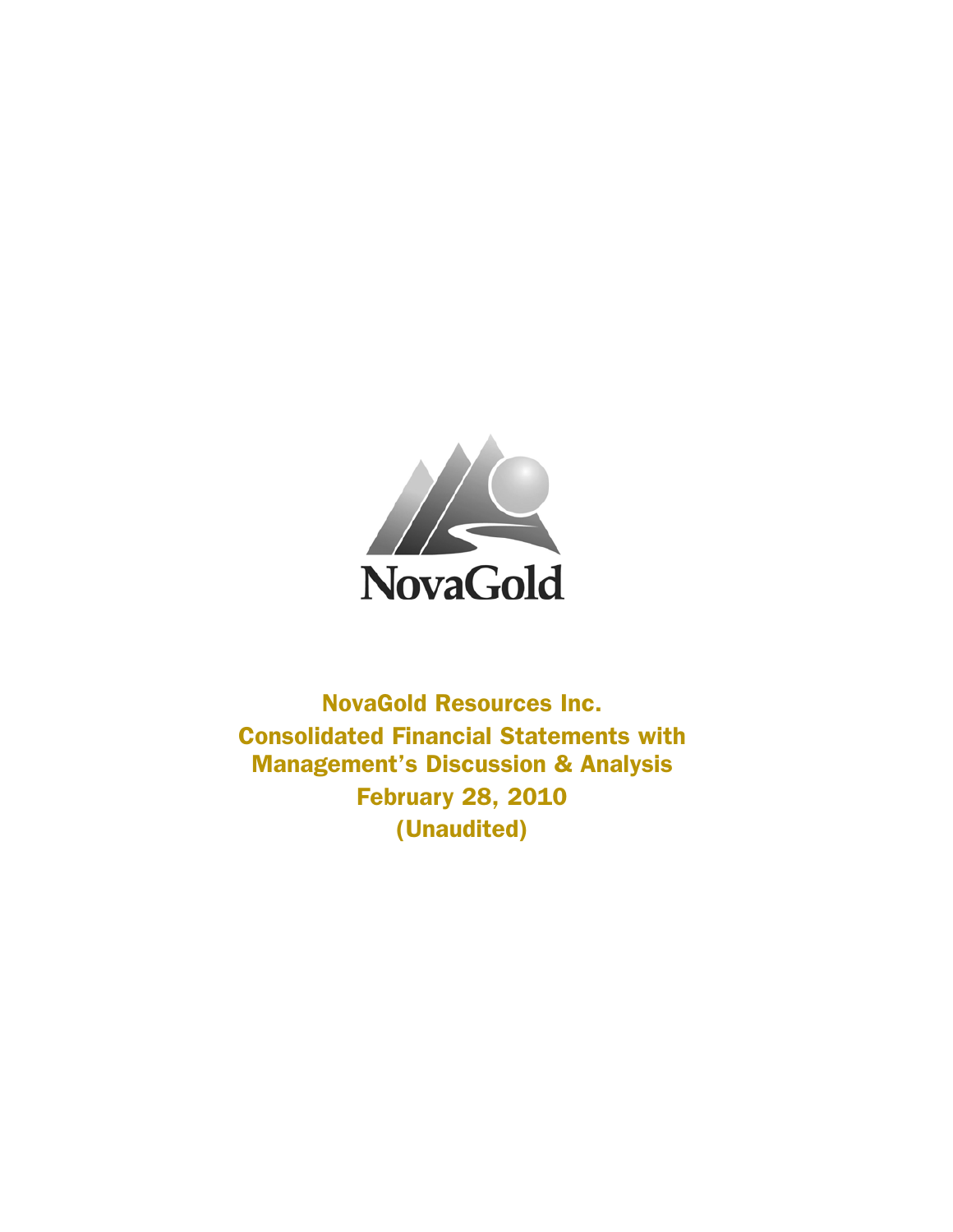# Table of Contents

|                                                                        | $\overline{2}$ |
|------------------------------------------------------------------------|----------------|
|                                                                        | $\overline{2}$ |
|                                                                        | $\overline{2}$ |
|                                                                        | $\overline{2}$ |
|                                                                        | $\overline{2}$ |
|                                                                        | 3              |
|                                                                        | 5              |
|                                                                        | 6              |
|                                                                        | 6              |
|                                                                        | $\overline{7}$ |
|                                                                        | 8              |
|                                                                        | 8              |
|                                                                        | 9              |
|                                                                        | 10             |
|                                                                        | 10             |
|                                                                        | 12             |
|                                                                        | 14             |
|                                                                        | 15             |
|                                                                        | 16             |
| Consolidated Statements of Changes in Shareholders' Equity — Unaudited | 16             |
|                                                                        | 17             |
|                                                                        | 18             |
|                                                                        | 25             |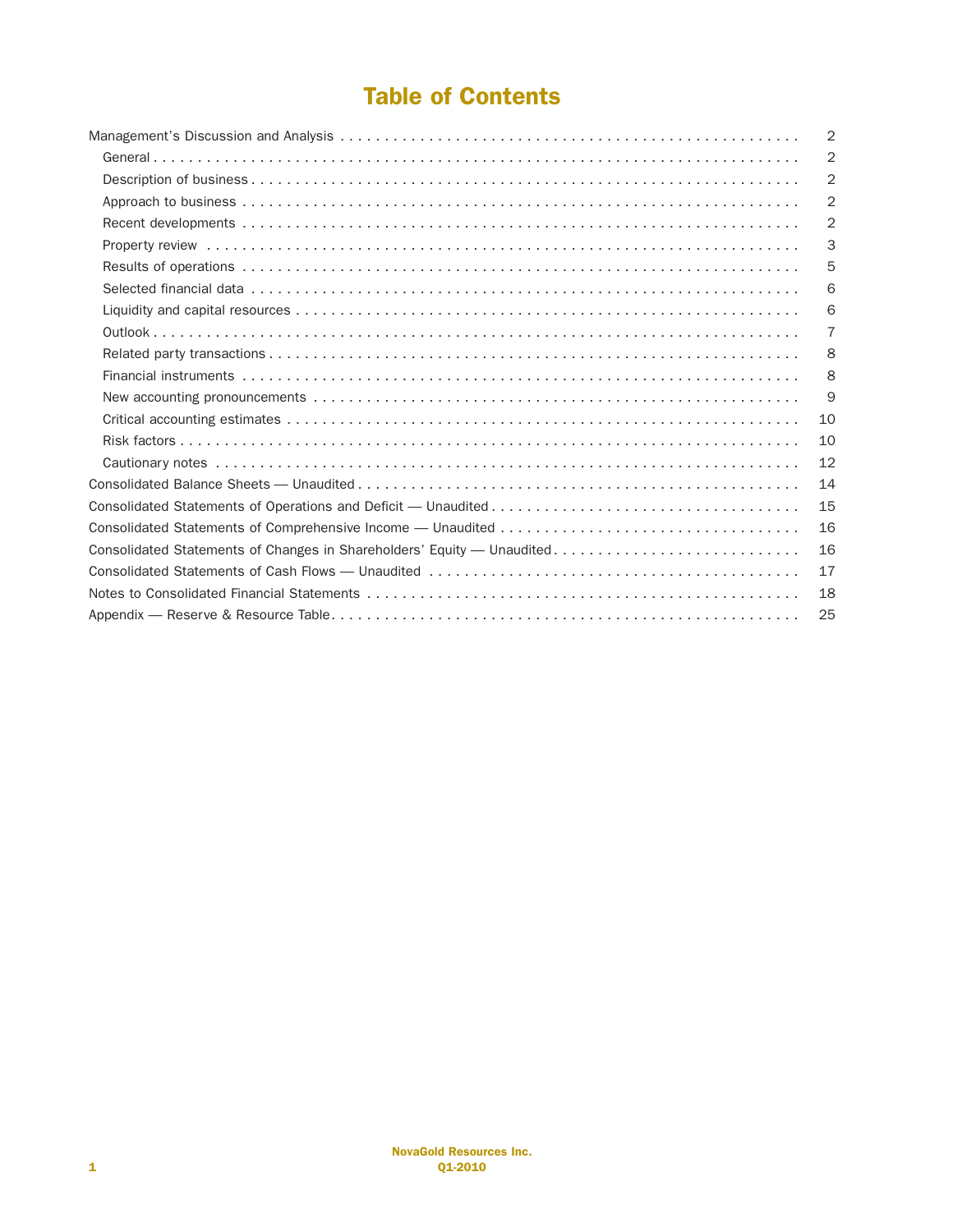# Management's Discussion and Analysis

## **General**

This Management's Discussion and Analysis ("MD&A") of NovaGold Resources Inc. ("NovaGold" or "the Company") is dated April 8, 2010 and provides an analysis of NovaGold's unaudited financial results for the quarter ended February 28, 2010 compared to the same period in the previous year. At April 8, 2010, the Company had 220.3 million common shares issued and outstanding.

The following information should be read in conjunction with the Company's February 28, 2010 unaudited consolidated financial statements and related notes and with the Company's audited consolidated financial statements and related notes for the year ended November 30, 2009, which were prepared in accordance with generally accepted accounting principles in Canada ("Canadian GAAP"). The accounting policies have been consistently followed in preparation of these financial statements. All amounts are in Canadian dollars unless otherwise stated.

The Company's shares are listed on the Toronto Stock Exchange and the NYSE Amex LLC under the symbol "NG". Additional information related to NovaGold is available on SEDAR at www.sedar.com and on EDGAR at www.sec.gov.

#### Description of business

NovaGold is a growth-focused precious metals company engaged in the exploration and development of mineral properties in Alaska, U.S.A. and British Columbia, Canada. The Company conducts its operations through wholly-owned subsidiaries, partnerships, limited liability companies and joint ventures. Since 1998, the Company has assembled a world-class portfolio of projects, with 50% interests in two of the world's largest undeveloped gold and copper-gold projects, 100% of the Rock Creek gold mine, 100% of the Ambler copper-zinc-gold-silver deposit and other exploration-stage properties. The Company is primarily focused on gold properties, some of which also have significant copper, silver and zinc resources. NovaGold has removed some of the development risk at its two largest projects by leveraging the construction and operating expertise of its senior operating partners. In addition, all of NovaGold's current properties are located in Alaska and British Columbia, regions with low geopolitical risk that have a long history of mining, established permitting standards and governments supportive of resource development.

## Approach to business

NovaGold's corporate growth strategy has been to acquire or partner in properties with identified resources that have potential for further expansion. NovaGold leverages its exploration and development expertise to bring additional resources and value to shareholders. The Company also recognizes the value of strong partnerships and a strong team, and looks for opportunities to acquire or partner in new projects that can bring value to NovaGold shareholders.

Responsible mining and community collaboration continues to be a trademark of NovaGold's business strategy at all of its projects. The Company has established a framework for sustainability reporting and in 2010 expects to publish a sustainability report that summarizes activities at its head office and project sites. NovaGold believes that long-lasting social and economic benefits can flow to the communities in which it operates. Through continuous collaboration with Alaskan Native and First Nation groups from the outset at each project, NovaGold considers the long-term impacts and benefits of operations for the stakeholders when developing its projects.

#### Recent developments

The first quarter of 2010 brought a number of significant changes for NovaGold. Subsequent to the quarter end was the completion of US\$175 million in equity financing in early March. Two respected investors in the gold sector significantly increased their positions in the company, with several investment funds managed by Paulson & Co. investing a total of US\$100 million and Quantum Partners Ltd., a private investment fund managed by Soros Fund Management LLC, investing US\$75 million. With the issuance of 31.8 million shares at US\$5.50, NovaGold's share capitalization increased to 220.2 million shares issued and outstanding. NovaGold is now financed to meet its existing obligations, with the additional flexibility to consider other opportunities that could bring value to shareholders.

In January, NovaGold completed its purchase of a 100% interest in the Ambler copper-zinc-gold-silver deposit, where previously it had an option to acquire a joint venture 51% interest through an agreement with subsidiaries of Rio Tinto plc. This purchase added 769 million pounds of copper, 1.1 billion pounds of zinc, 230,000 ounces of gold and 16 million ounces of silver to NovaGold's resource base. With the updated reserve/resource estimate for Donlin Creek in March, NovaGold's total resource base increased again to 17.3 million ounces of proven and probable gold reserves, measured and indicated resources of 8.2 million ounces of gold, 94 million ounces of silver, 6 billion pounds of copper and 2.2 billion pounds of zinc,

> NovaGold Resources Inc. Q1-2010 2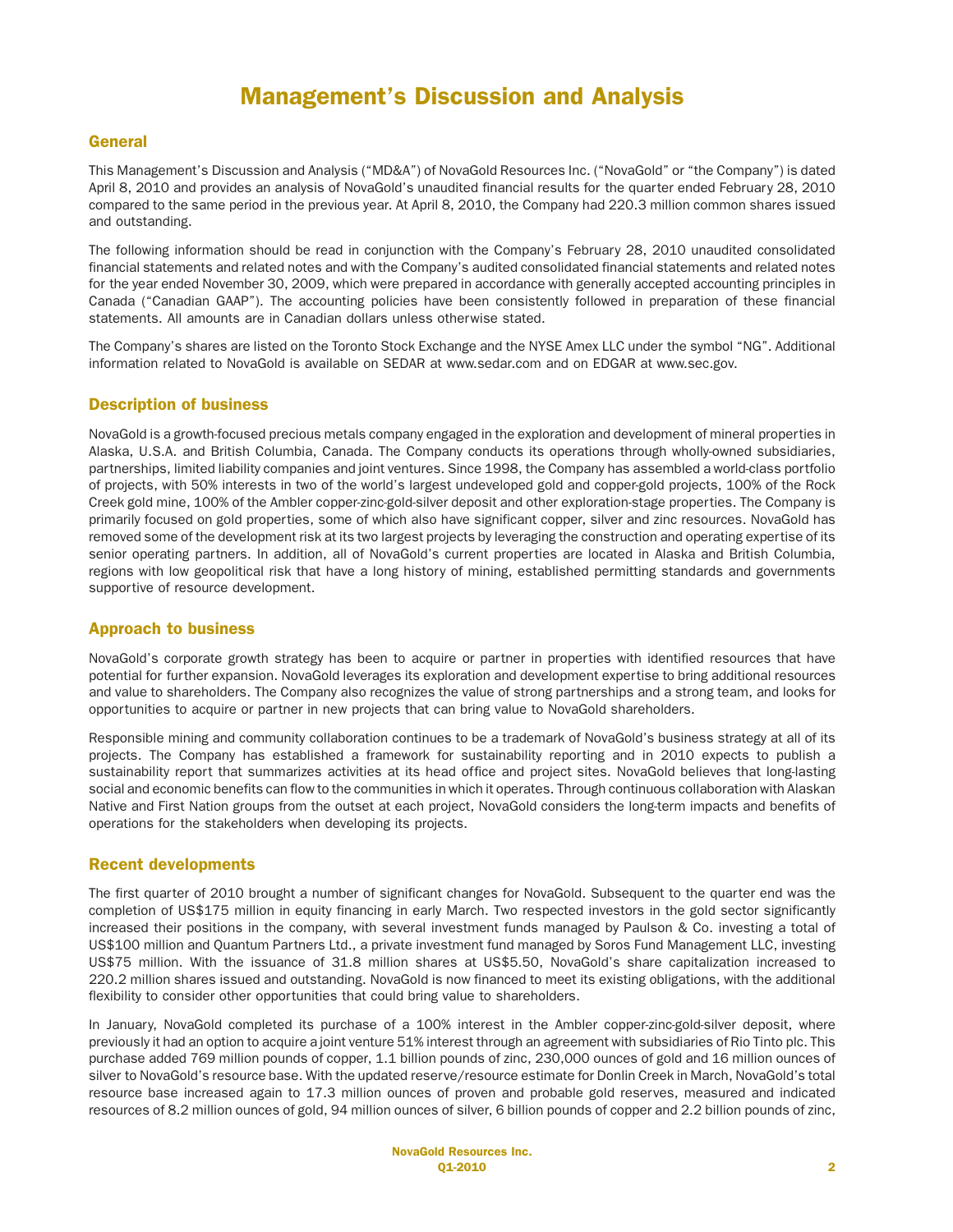# Recent developments (cont.)

and additional inferred resources of 5.5 million ounces of gold, 63 million ounces of silver, 3 billion pounds of copper and 1.3 billion pounds of zinc.

The appointment of Gil Leathley in January as Senior Advisor to the President brought additional depth and expertise to NovaGold's senior team. With decades of industry experience, including as Chief Operating Officer of Homestake Mines, Mr. Leathley has been working closely with the technical teams at all of NovaGold's projects and is leading the engineering and economic review at the Company's Rock Creek mine. Additional changes to NovaGold's senior team include the departures of Don MacDonald, Senior Vice President and Chief Financial Officer and Greg Johnson, Vice President Strategic Development. Mr. MacDonald and Mr. Johnson provided years of strategic leadership that contributed greatly to NovaGold's development. The Company wishes them well with their future endeavors.

### Property review

## Donlin Creek

Donlin Creek is one of the world's largest known undeveloped gold deposits, with a feasibility study completed and prepermitting activities underway. Donlin Creek is operated by the Donlin Creek LLC, a limited liability company that is owned 50% by NovaGold and 50% by Barrick Gold U.S. Inc. ("Barrick"), a subsidiary of Barrick Gold Corporation. Located in Alaska, the 27,000 acre property hosts a gold deposit currently estimated at 33.6 million ounces of proven and probable reserves averaging 2.2 grams per tonne gold, 4.3 million ounces of measured and indicated resources and an additional 4.4 million ounces of inferred resources. With estimated production of more than one million ounces of gold annually for approximately 25 years, Donlin Creek would be one of the world's largest gold-producing mines. The Donlin Creek LLC continues to review the mine plan in light of prevailing gold prices. Additional exploration potential remains in the Donlin Creek district.

For 2010, the Donlin Creek LLC has approved an initial budget of approximately US\$28 million. During the first quarter of 2010, expenditures at the Donlin Creek project totaled approximately US\$4.7 million, with 50% contributed by NovaGold. Work focused on optimization studies evaluating the potential to bring a source of natural gas to the project, which could significantly reduce the project's power costs. NovaGold expects these studies will be completed by mid-2010, at which point the Donlin Creek LLC will either file permit applications for the original project design, or approve a supplemental budget and proceed to revise the feasibility study to include the natural gas option.

#### Galore Creek

Galore Creek, a large copper-gold-silver project located in northwestern British Columbia, is held by a partnership in which NovaGold and Teck Resources ("Teck") each own a 50% interest. The project is managed by the Galore Creek Mining Corporation ("GCMC"), owned equally by NovaGold and Teck. The 321,800 acre property holds a large and high-grade undeveloped porphyry-related copper-gold-silver deposit. A resource estimate for the Galore Creek project totals measured and indicated resources of 8.9 billion pounds of copper, 7.3 million ounces of gold and 123 million ounces of silver, with additional inferred resources of 4.0 billion pounds of copper, 4.9 million ounces of gold and 80 million ounces of silver. Construction was initiated in June 2007 and suspended in November 2007 in light of new studies indicating the possibility of increased capital costs and a longer construction schedule than originally anticipated. Optimization studies completed in 2008 and 2009 identified a number of modified approaches to the project that show the potential for expansion of project throughput and relocation of the process facilities along the project access road to allow for easier construction and future expansion.

Work at the project in 2009 focused primarily on roadwork, establishing a road to Km 48 of the proposed 90-Km road. Given the continued strength of the copper market, GCMC is considering a more aggressive program in 2010 to further advance the project. GCMC has initiated a pre-feasibility study to provide updated capital and operating cost estimates with completion targeted for the first half of 2011. In addition, the Canadian Federal Government announced plans to support construction of the 287 kV Northwest Transmission Line in northwestern British Columbia which, if advanced, will bring a source of stable, renewable power to the region.

During the first quarter of 2010, expenditures at the Galore Creek project totaled approximately \$1.4 million. Under the terms of the Galore Creek Partnership agreement, Teck is funding all costs for the project until it completes its earn-in obligations, and NovaGold expects to have no near-term funding obligations for the Galore Creek project. At February 28, 2010, the Galore Creek Partnership had cash of \$3.5 million and Teck had approximately \$25 million remaining in project contributions to earn its 50% interest in the project. Certain road construction equipment and facilities are being recovered and sold as the road progresses. The proceeds from the sales directly fund the project's activities and do not reduce Teck's required contributions.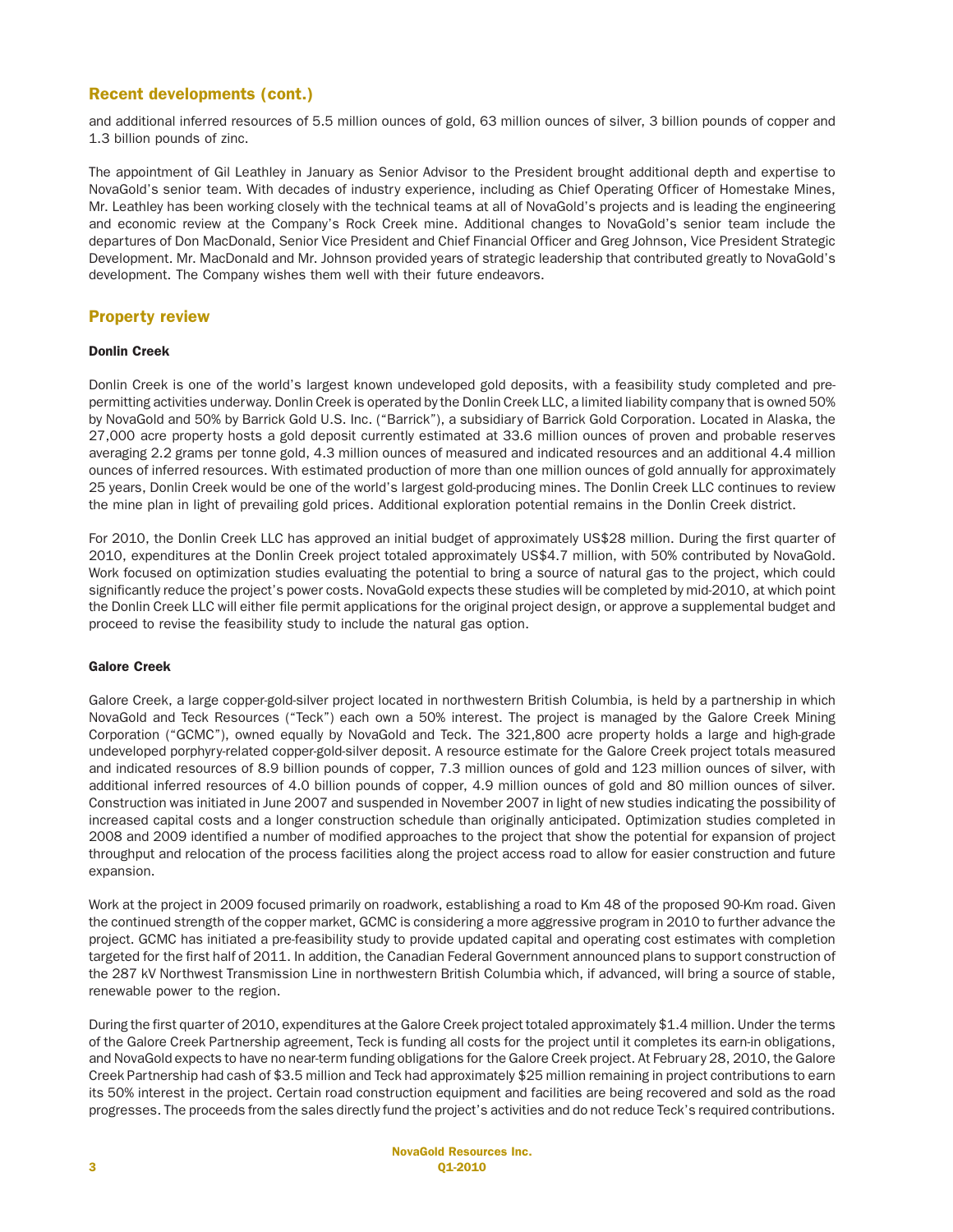# Property review (cont.)

## Rock Creek

NovaGold's Nome Operations comprises three properties: Rock Creek, Big Hurrah and Nome Gold. The properties are located on the Seward Peninsula in Alaska, an area with historical gold production and well-maintained roads and infrastructure. The most advanced property is Rock Creek, which is 90% constructed and designed to produce approximately 100,000 ounces of gold annually, based on the existing 0.5 million ounces of probable gold reserves, 1.9 million ounces of measured and indicated resources and 0.3 million ounces of inferred resources at the three properties. Construction on the Rock Creek mine commenced in the summer of 2006, but was suspended in November 2008 as a result of operating and market conditions and the Company's inability at the time to arrange bank financing. The Company is completing a detailed review process to evaluate start-up requirements for the Rock Creek project and the best way to bring value from this project.

The Company has made significant improvements to its water management processes at the Rock Creek mine. On July 2, 2009, Alaska Gold Company ("AGC") received a Notice of Violation ("NOV") from the Alaska Department of Environmental Conservation ("ADEC"). In the NOV, ADEC alleged that AGC violated the terms of its State Waste Management Permit at the Rock Creek mine by failing to comply with the water treatment and injection requirements of the mine's Temporary Closure Plan. On October 6, 2009, AGC entered into a Compliance Order by Consent ("COBC") with ADEC resolving the NOV. As a part of the COBC, AGC treated, injected and applied water at an increased rate to reduce water levels behind the mine's tailings storage facility dam ("TSF"). On March 26, 2010, the Company notified ADEC that the water elevation in the mine's TSF had declined below 140.0 feet, thus terminating the COBC. On April 1, 2010, ADEC notified the Company of ADEC's agreement that AGC had completed all required tasks under the COBC, and that the COBC was terminated effective April 2, 2010. AGC continues to inject water in accordance with the terms of its Waste Management Permit and the December 31, 2009, Certificate of Approval to Operate a Dam ("COA") issued by the Alaska Department of Natural Resources ("ADNR").

On March 12, 2010, the Company received an Information Request from the U.S. Environmental Protection Agency ("EPA") pursuant to federal Clean Water Act Section 308. The Information Request directed AGC to submit a storm water sampling plan for the mine to EPA and ADEC, to provide certain reports and information, and to monitor storm water around the mine until December 31, 2010. The Company plans to submit the storm water sampling plan to EPA and ADEC. The Company continues to implement its updated Storm Water Pollution Prevention Plan that was submitted to EPA and ADEC on February 22, 2010 in response to an August 9, 2009 EPA Information Request.

On December 31, 2009, AGC received a renewed COA from ADNR. The COA authorizes AGC's continued operation of the mine's TSF. The current term of the renewed COA expires on November 24, 2011. The renewed COA contains conditions AGC must follow to ensure dam safety including, similar to the COBC, the requirement to treat, inject and apply water at an increased rate to reduce water levels behind the mine's TSF. The renewed COA also requires that AGC notify ADNR of AGC's preliminary, future intentions concerning the mine site by November 1, 2010. The COA terminated an NOV that had been issued in December 2008.

During the first quarter of 2010, expenditures at the Rock Creek project totaled approximately US\$6.5 million. NovaGold worked diligently in 2009 to improve the project's water management structures and action plan to ensure the project continues to meet its permit requirements and environmental responsibilities.

#### Ambler

On January 7, 2010, NovaGold purchased 100% of the Ambler project, which hosts the high-grade copper-zinc-gold-silver Arctic deposit. Ambler is an exploration-stage property located in Alaska comprising 90,614 acres of Federal patented and unpatented mining claims and State of Alaska mining claims, covering a major portion of the precious-metal-rich Ambler volcanogenic massive sulfide ("VMS") belt. A resource estimate for the Arctic deposit shows a 30 million tonne deposit grading 4% copper and 6% zinc for contained metal totaling indicated resources of 1.5 billion pounds of copper, 2.2 billion pounds of zinc, 450,000 ounces of gold, 32 million ounces of silver and 350 million pounds of lead, with additional inferred resources of 937 million pounds of copper, 1.3 billion pounds of zinc, 260,000 ounces of gold, 19 million ounces of silver and 210 million pounds of lead.

On closing of the purchase, NovaGold issued 931,098 common shares with a market value of approximately US\$5 million, with a commitment for future cash payments to the vendor of US\$12 million each on January 2011 and January 2012. The vendor retained a 1% net smelter return royalty that the Company can purchase at any time for a one-time payment of US\$10 million.

During 2010, NovaGold will continue its community engagement programs at Ambler and has appointed a project team to plan exploration activities, advance environmental baseline studies and conduct engineering and technical studies at the Ambler project, with the goal of gaining a better understanding of the true size and potential of the district as well as the continuity and mineability of the other deposits in the Ambler VMS belt.

> NovaGold Resources Inc. Q1-2010 4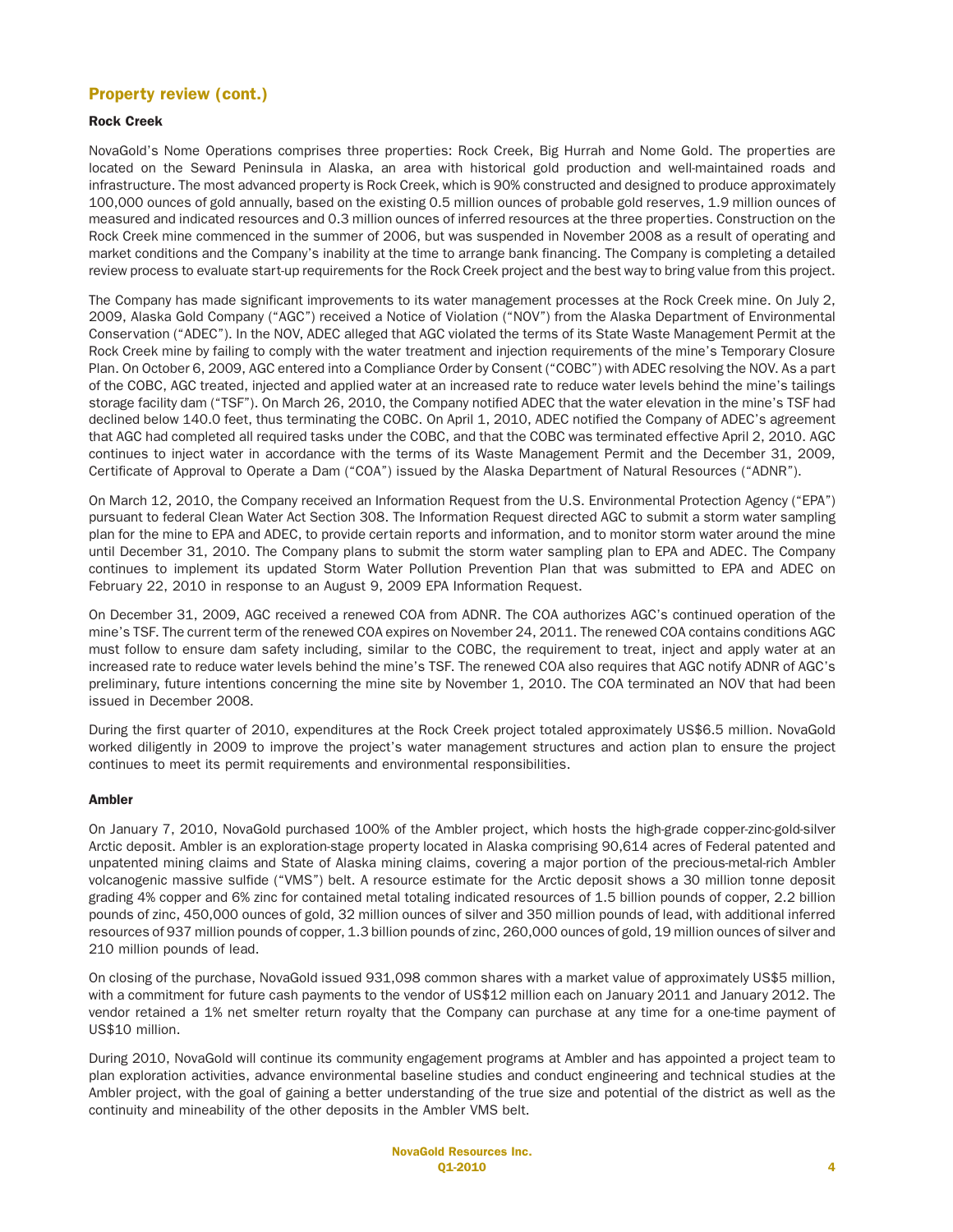# Property review (cont.)

#### Other properties

NovaGold holds a portfolio of earlier-stage exploration projects that have not advanced to the resource definition stage. The Company also earns \$1 to \$3 million annually from the sale of sand, gravel and land and royalties from placer gold production, largely from its holdings around Nome, Alaska.

## Results of operations

|                                     | in thousands of Canadian dollars.<br>except for per share amounts |                                                |  |
|-------------------------------------|-------------------------------------------------------------------|------------------------------------------------|--|
|                                     | <b>Three months ended</b><br><b>February 28, 2010</b>             | Three months ended<br><b>February 28, 2009</b> |  |
| Project care and maintenance        | 7,876                                                             | 8,599                                          |  |
| Exploration expense                 | 2,706                                                             | 6,392                                          |  |
| Foreign exchange loss               | 121                                                               | 4,529                                          |  |
| General and administrative expenses | 858                                                               | 1,256                                          |  |
| Interest and accretion              | 3,661                                                             | 8,231                                          |  |
| Loss for the year after taxes       | 18,717                                                            | 28,483                                         |  |
| Basic and diluted loss per share    | 0.10                                                              | 0.20                                           |  |

For the three-month period ended February 28, 2010, the Company reported a net loss of \$18.7 million (or \$0.10 basic and diluted loss per share) compared to a net loss of \$28.5 million (or \$0.20 basic and diluted earnings per share) for the corresponding period in 2009.

During the quarter, the Company recorded \$3.7 million in interest and accretion expenses compared to \$8.2 million in the same period in 2009. This decrease is due to the Company's conversion of the bridge loan in January 2009. Other important variances for the three months ended February 28, 2010 compared with the same period in 2009 are as follows: (a) an exploration expense in 2010 of \$2.7 million compared with \$6.4 million in 2009, due to the higher level of exploration activity in Donlin Creek during the first quarter of 2009; and (b) a \$0.1 million foreign exchange loss in 2010, compared with a foreign exchange loss of \$4.5 million in the same period in 2009, due primarily to a decrease in currency fluctuations that reduced the foreign exchange effect on the Company's U.S. dollar denominated liabilities.

Income from the Company's land and gravel sales, gold royalties and other revenues was \$0.03 million during the first quarter of 2010 compared with \$0.3 million in 2009 due to decreased land sales in Nome, Alaska. Interest income decreased to \$0.09 million in 2010 from \$0.1 million in 2009 as the result of lower interest rates.

Expenses for the three-month period ended February 28, 2010 were \$19.5 million compared to \$32.0 million for the same period in 2009. During the quarter, the Company recorded a foreign exchange loss of \$0.1 million compared to a foreign exchange loss of \$4.5 million for the same period in 2009. The reduction in loss in 2010 is mainly a result of the decrease in currency fluctuations between the Canadian dollar against the U.S. dollar during the first quarter of 2010 on U.S. dollar denominated convertible notes and the Donlin Creek promissory note. The Company expended \$2.7 million on exploration activities, mainly on the Donlin Creek project, during the three-month period ended February 28, 2010, compared to \$6.4 million for the same period in 2009 for the Donlin Creek project. The Company also expended \$7.9 million on care and maintenance activities at the Rock Creek and Galore Creek projects during the quarter compared to \$8.6 million in 2009. The Company recorded an expense of \$2.1 million compared with \$1.4 million for stock-based compensation during the same periods in 2010 and 2009, respectively. During the first quarter of 2010, the Company granted 231,250 options and 72,150 performance share units to employees, consultants and directors.

For the three-month period ended February 28, 2010, the Company recorded a future income tax recovery of \$0.06 million, which resulted mainly from exploration expenditures incurred in Canada and the benefit of an income tax reduction on longterm tax rates in British Columbia.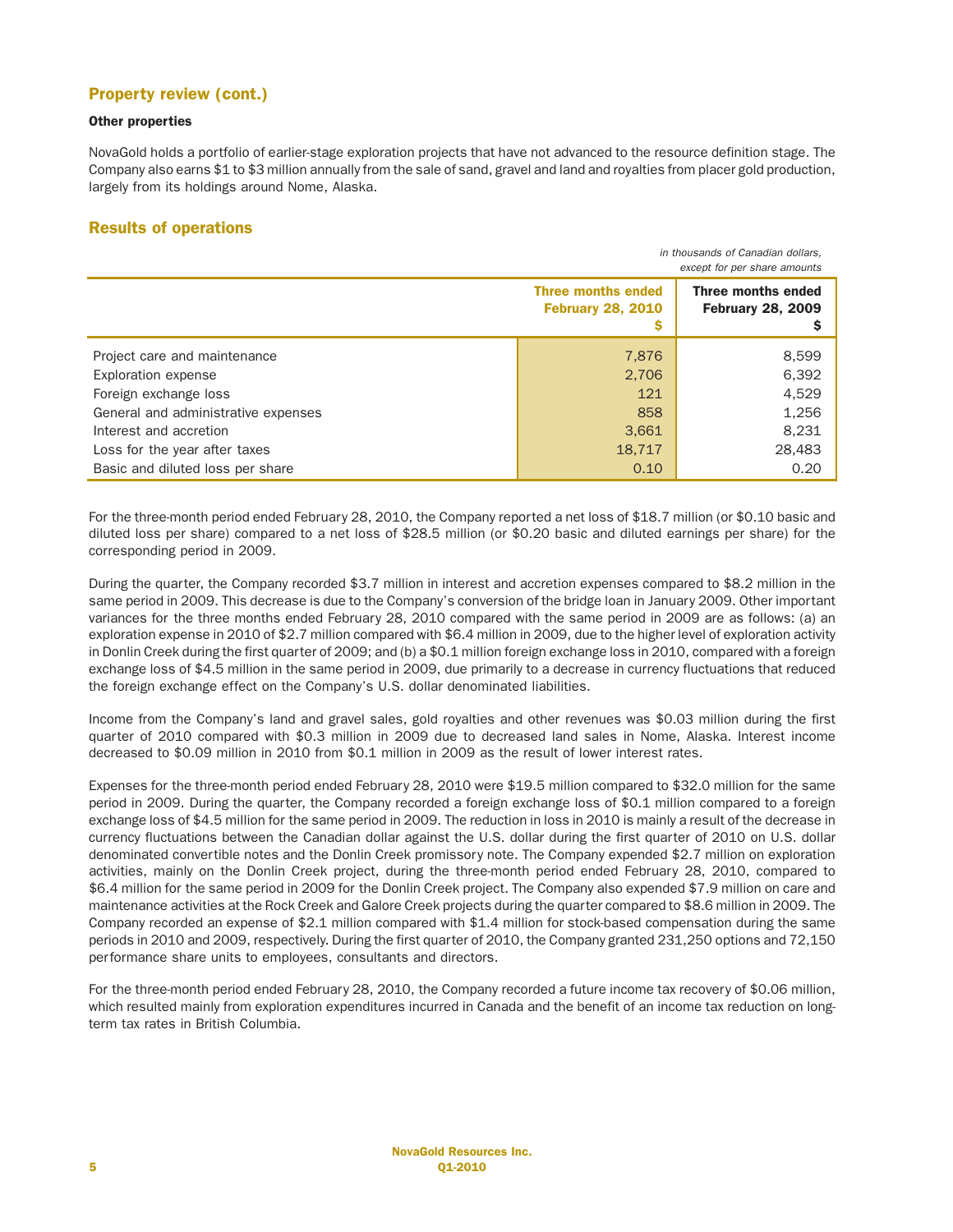# Selected financial data

The following unaudited quarterly information is prepared in accordance with Canadian GAAP.

#### Quarterly information

Fiscal quarters prior to the quarter ended November 30, 2008, have been restated to conform to a change in accounting policy for exploration expenditures and the related future income tax impact.

|                                     |           |          |           |         |           |           |         | except per share amounts |
|-------------------------------------|-----------|----------|-----------|---------|-----------|-----------|---------|--------------------------|
|                                     | 28/02/10  | 11/30/09 | 8/31/09   | 5/31/09 | 2/28/09   | 11/30/08  | 8/31/08 | 5/31/08                  |
|                                     |           |          |           |         |           |           |         |                          |
| Net revenues                        | 71        | 296      | 261       | 365     | 422       | 856       | 1.427   | 275                      |
| Earnings (loss) for the quarter     | (18, 717) | (21,999) | (18, 113) | (4,769) | (28, 483) | (196,768) | 818     | (23, 185)                |
| Earnings (loss) per share – basic   | (0.10)    | (0.09)   | (0.10)    | (0.03)  | (0.20)    | (1.83)    | 0.01    | (0.22)                   |
| Earnings (loss) per share - diluted | (0.10)    | (0.09)   | (0.10)    | (0.03)  | (0.20)    | (1.83)    | 0.01    | (0.22)                   |

Factors that can cause fluctuations in the Company's quarterly results include the timing of stock option grants, foreign exchange gains or losses related to the Company's U.S. dollar-denominated debt when the Canadian dollar exchange rate fluctuates, disposal of assets or investments, and events such as the suspension of construction activities at the Galore Creek project or the suspension of commissioning at the Rock Creek project and subsequent activities related thereto. During the last quarter of fiscal 2007, the Company suspended construction at the Galore Creek project recording an estimated suspension cost of \$46.6 million net of non-controlling interest, of which net \$15.2 million was recovered during the quarter ended February 29, 2008 as a result of GCMC's purchase of contractors' equipment remaining at the construction site. During the quarter ended August 31, 2008, the Company recorded a \$33.5 million gain on the sale of its NovaGreenPower subsidiary to AltaGas Ltd. During the last quarter of fiscal 2008, the Company recorded an impairment loss on the Rock Creek project of \$160.9 million. During the quarter ended February 28, 2009, the Company incurred a total of \$16.8 million in interest and accretion and care and maintenance. During the quarter ended May 31, 2009, the Company had a foreign exchange gain of \$16.1 million. During the quarter ended August 31, 2009, the Company incurred a total of \$12.0 million in interest and accretion and care and maintenance. During the last quarter of fiscal 2009, the Company incurred a \$9.1 million loss on disposal of property, plant and equipment and incurred a total of \$18.1 million in interest and accretion and care and maintenance. During the first quarter of 2010, the Company incurred \$11.5 million in interest and accretion and care and maintenance. The Company's properties are not yet in production; consequently, the Company believes that its loss (and consequent loss per share) is not a primary concern to investors in the Company.

# Liquidity and capital resources

At February 28, 2010, the Company had \$17.9 million in cash and cash equivalents, of which \$3.5 million was held by GCMC for the Galore Creek project. The Company expended \$16.3 million on operating activities during the quarter ended February 28, 2010, compared with expenditures of \$20.4 million on operating activities for the same period in 2009.

During the quarter, the Company generated \$0.2 million in cash from warrants exercised compared with \$1.1 million in the same period in 2009. Also in 2009 the Company generated \$93 million from shares issuance and \$7.3 million from noncontrolling interest with no comparative amounts for the same period in 2010.

During the quarter, the Company expended \$4.3 million on investing activities compared with \$14.8 million in 2009. The Company funded \$3.6 million for its share of exploration costs at the Donlin Creek project and expended \$0.6 million on its Rock Creek project during the quarter.

The Company has no material off-balance sheet arrangements.

*in thousands of Canadian dollars,*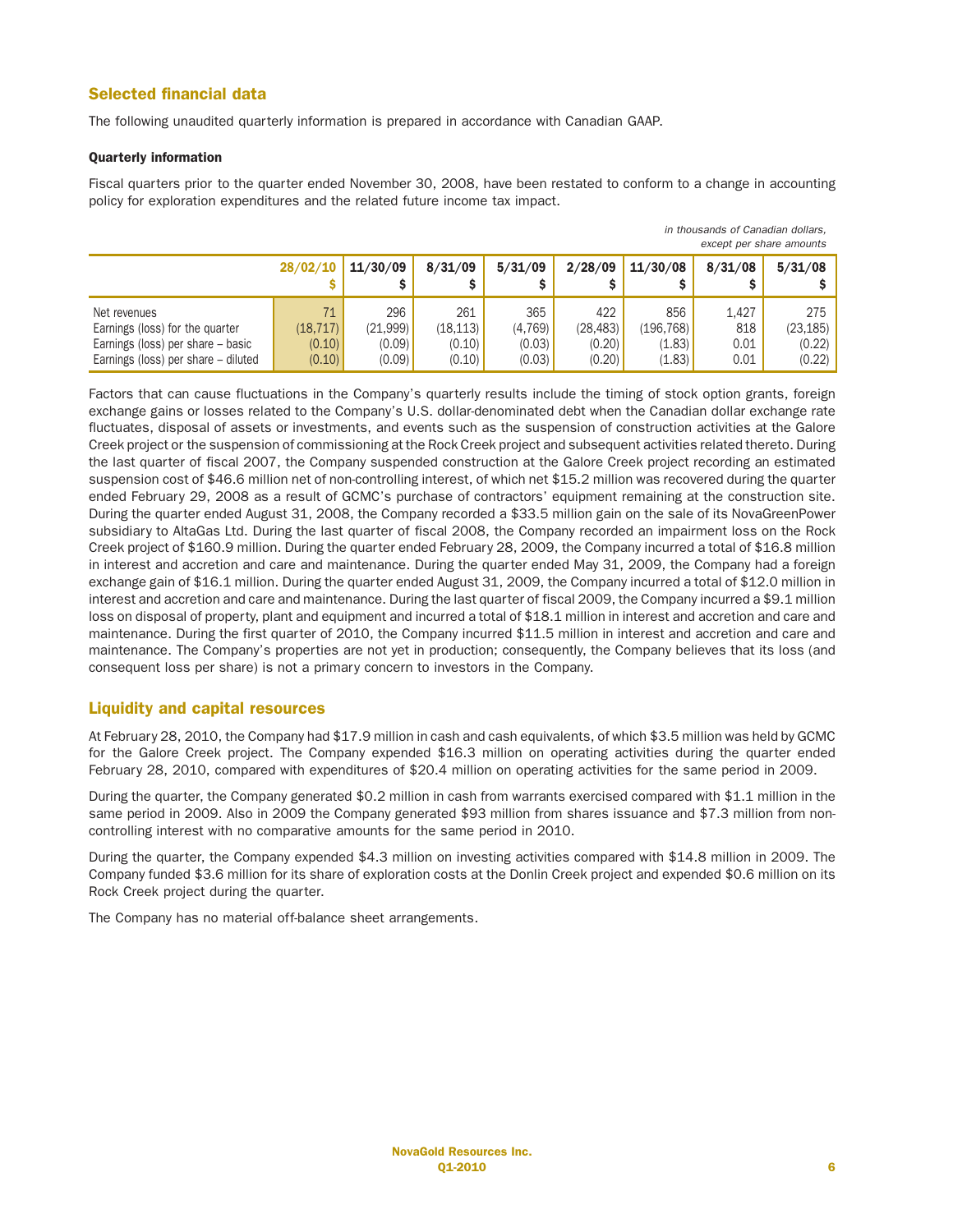# Liquidity and capital resources (cont.)

Contractual obligated undiscounted cash flow requirements, excluding operating leases, as at February 28, 2010 are as follows.

*in thousands of Canadian dollars,*

|                                                                                                                                                                                                                 |                                                                    |                                                     |                                |                  |                         |           | unless otherwise specified |
|-----------------------------------------------------------------------------------------------------------------------------------------------------------------------------------------------------------------|--------------------------------------------------------------------|-----------------------------------------------------|--------------------------------|------------------|-------------------------|-----------|----------------------------|
|                                                                                                                                                                                                                 | <b>Total</b><br>S                                                  | $<$ 1 Year                                          | 1-2 Years                      | 2-3 Years        | 3-4 Years               | 4-5 Years | <b>Thereafter</b>          |
| Accounts payable and accrued liabilities<br>Capital leases<br>Asset retirement obligations<br>Cash payments due on Ambler project<br>Convertible notes - interest (a)<br>Convertible notes – holders option (a) | 9,381<br>1.681<br>21.672<br>US\$24,000<br>US\$26,996<br>US\$95,000 | 9,381<br>705<br>860<br>US\$12,000<br>US\$5.225<br>- | 768<br>US\$12,000<br>US\$5.225 | 208<br>US\$5.225 | US\$5.225<br>US\$95,000 | US\$5.225 | 20,812<br>US\$871          |

(a) The Convertible notes ("Notes") mature on May 1, 2015. The holders of the Notes have the right to require the Company to repurchase all or part of their Notes on May 1, 2013 and upon certain fundamental corporate changes at a price equal to 100% of the principal amount of such Notes plus any accrued and unpaid interest.

The future minimum payments under operating leases at February 28, 2010 are approximately as follows.

|                                                    | in thousands of Canadian dollars         |
|----------------------------------------------------|------------------------------------------|
|                                                    | <b>Operating leases</b><br>Ş             |
| 2010<br>2011<br>2012<br>2013<br>2014<br>Thereafter | 621<br>786<br>629<br>571<br>580<br>2,020 |
| Total                                              | 5,207                                    |

The Company's cash balances are largely invested in bank and non-asset backed commercial paper all with the two highest possible investment ratings and that can be easily liquidated with terms of 90 days or less.

# **Outlook**

At February 28, 2010, the Company had consolidated cash and cash equivalents of \$17.9 million and working capital deficiency of \$1.4 million. Of this cash amount, \$3.5 million was held by GCMC for Galore Creek related activities. At November 30, 2009, the Company had cash and cash equivalents of \$38.2 million and a working capital deficiency of \$26.6 million.

On March 9, 2010, the Company closed its non-brokered offering of 18,181,818 shares of the Company at US\$5.50 per common share for gross proceeds of US\$100 million to several investment funds managed by Paulson & Co. Inc. On March 11, 2010, the Company closed a second non-brokered offering of 13,636,364 shares of the Company at US\$5.50 per share for gross proceeds of US\$75 million to Quantum Partners Ltd, a private investment fund managed by Soros Fund Management LLC.

The Company's material projects are Donlin Creek and Galore Creek. The Company's share of the Donlin Creek 2010 budget is approximately US\$14 million, part of which will be incurred for permitting activities at the project. The budget for care and maintenance and optimization studies for 2010 at the Galore Creek project is \$8 million, with a supplementary 2010 budget of \$12 million for the pre-feasibility study. Under the revised partnership agreement Teck is funding 100% of these costs and NovaGold is not required to fund its share of project costs until Teck has completed its financial earn-in at the project. The Rock Creek project is in care and maintenance with a 2010 budget of approximately US\$17 million. The Company has budgeted US\$1.5 million for environmental and engineering studies at its Ambler project.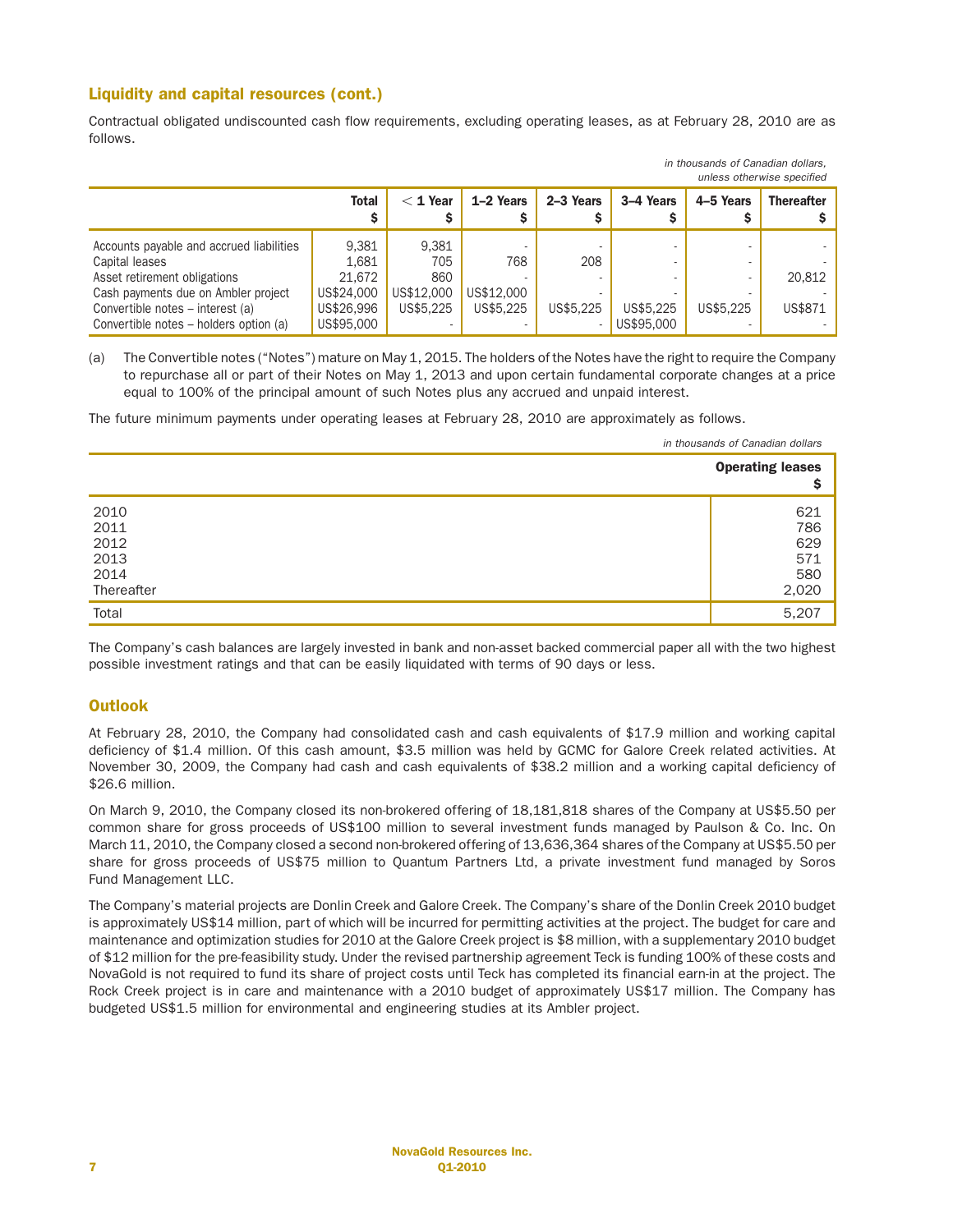## Related party transactions

The Company has arms-length market based agreements to provide certain services to TintinaGold Resources Inc. ("TintinaGold") and Alexco Resource Corp ("Alexco"). Under the agreements the services provided were \$0.01 million (2009: nil) to TintinaGold, a related party having one director and a major shareholder in common with the Company, and \$0.01 million (2009: \$0.05 million) to Alexco, a related party having two common directors. The Company also provided exploration and management services totaling US\$0.4 million (2009: US\$0.4 million) to the Donlin Creek LLC. These transactions were in the normal course of business and are measured at the exchange amount, which is the amount agreed to by the parties. At February 28, 2010, the Company had \$0.4 million (November 30, 2009: \$0.3 million) receivable from related parties.

# Financial instruments

The Company's financial instruments are exposed to certain financial risks, including currency risk, credit risk, liquidity risk, interest risk and price risk.

#### (a) Currency risk

The Company is exposed to the financial risk related to the fluctuation of foreign exchange rates. The Company operates in Canada and the United States and a portion of its expenses are incurred in U.S. dollars. A significant change in the currency exchange rates between the Canadian dollar relative to the U.S. dollar could have an effect on the Company's results of operations, financial position or cash flows.

The Company has not hedged its exposure to currency fluctuations. At February 28, 2010, the Company is exposed to currency risk through the following assets and liabilities denominated in U.S. dollars.

|                                          |                                  | in thousands of U.S. dollars     |
|------------------------------------------|----------------------------------|----------------------------------|
|                                          | <b>February 28, 2010</b><br>US\$ | <b>November 30, 2009</b><br>US\$ |
| Cash and cash equivalents                | 2,903                            | 9,937                            |
| Accounts receivables                     | 566                              | 376                              |
| Reclamation deposits                     | 6,845                            | 6,845                            |
| Accounts payable and accrued liabilities | (5, 189)                         | (8,089)                          |
| Current portion of long-term liabilities | (11,804)                         |                                  |
| Amounts payable to Barrick               | (59,061)                         | (58, 300)                        |
| Convertible notes                        | (56, 231)                        | (55, 469)                        |
| Other liabilities                        | (11, 612)                        |                                  |

Based on the above net exposures as at February 28, 2010, and assuming that all other variables remain constant, a 10% depreciation or appreciation of the Canadian dollar against the U.S. dollar would result in an increase/decrease of \$13.4 million in the Company's net earnings.

#### (b) Credit risk

Credit risk is the risk of an unexpected loss if a customer or third party to a financial instrument fails to meet its contractual obligations.

The Company's cash equivalents and short-term investments are held through large Canadian financial institutions. Shortterm and long-term investments (including those presented as part of cash and cash equivalents) are composed of financial instruments issued by Canadian banks and companies with high investment-grade ratings. These investments mature at various dates over the current operating period. The Company's GST and other receivables consist of general sales tax due from the Federal Government of Canada and amounts due from related parties.

The carrying amount of financial assets recorded in the financial statements, net of any allowances for losses, represents the Company's maximum exposure to credit risk.

#### (c) Liquidity risk

Liquidity risk is the risk that the Company will not be able to meet its financial obligations as they come due. The Company manages liquidity risk through the management of its capital structure and financial leverage. Accounts payable, accrued liabilities and coupon interest on the Notes are due within one year from the balance sheet date.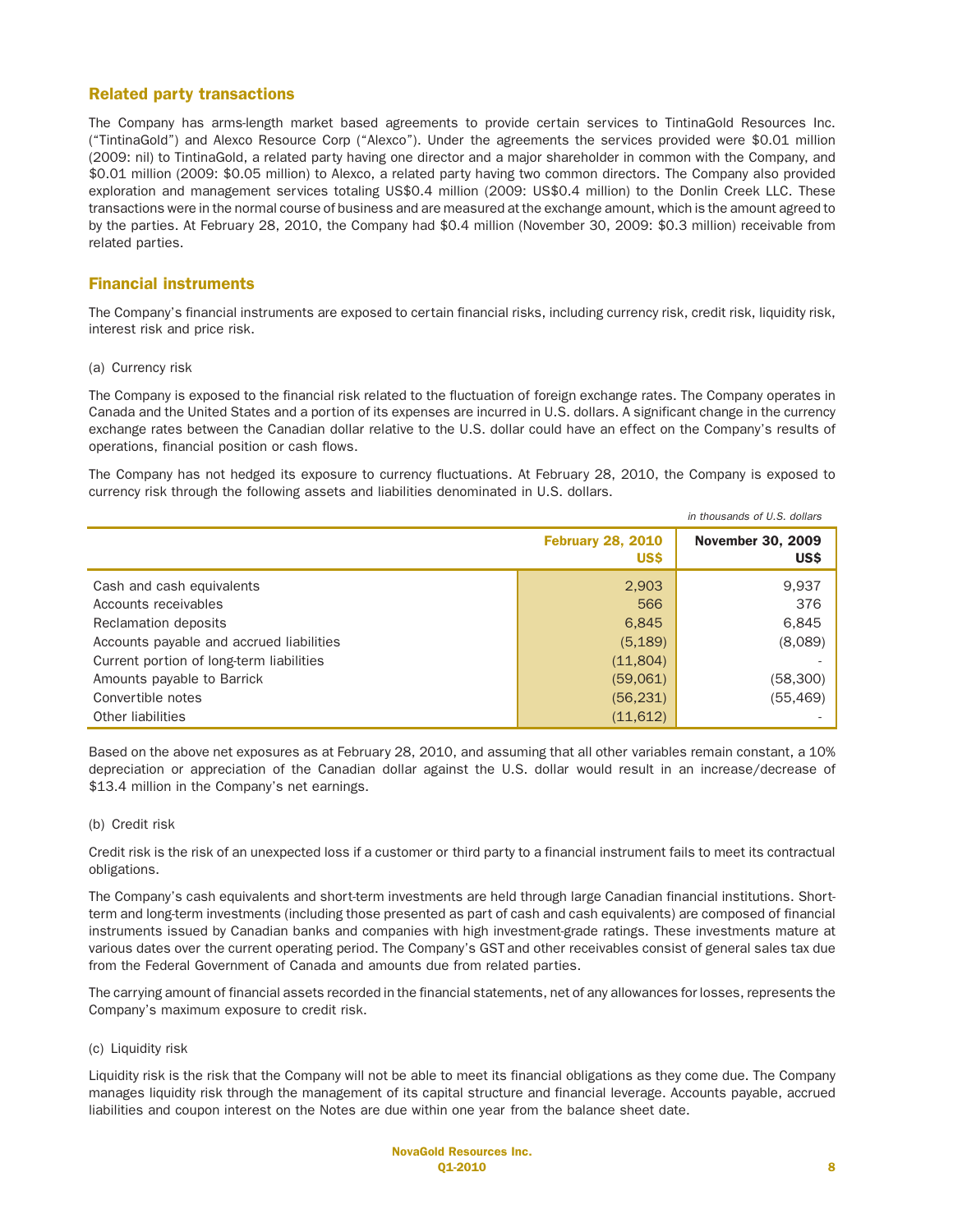# Financial instruments (cont.)

#### (d) Interest rate risk

Interest rate risk is the risk that the fair value or future cash flows of a financial instrument will fluctuate because of changes in market interest rates. The risk that the Company will realize a loss as a result of a decline in the fair value of the short-term investments included in cash and cash equivalents is limited because these investments, although available-for-sale, are generally held to maturity. In respect of financial liabilities, convertible notes and capital leases are not subject to interest rate risk because they are at fixed rates. The promissory note owed to Barrick is variable with the U.S. prime rate. Based on the amount owing on the promissory note as at February 28, 2010, and assuming that all other variables remain constant, a 1% change in the U.S. prime rate would result in an increase/decrease of \$0.6 million in the interest accrued by the Company per annum.

#### (e) Price risk

The Company is exposed to price risk with respect to commodity prices. The Company closely monitors commodity prices to determine the appropriate course of action to be taken. The Company does not have any hedging or other commodity-based risks respecting its operations.

## New accounting pronouncements

The accounting policies followed by the Company are set out in note 3 to the audited consolidated financial statements for the year ended November 30, 2009, and have been consistently followed in the preparation of these consolidated financial statements.

#### Business Combinations

In January 2009, the CICA issued CICA Handbook Section 1582, "Business Combinations", which replaces former guidance on business combinations. Section 1582 establishes principles and requirements of the acquisition method and related disclosures. In addition, the CICA issued Section 1601, "Consolidated Financial Statements", and Section 1602, "Noncontrolling Interests", which replaces the existing guidance. Section 1601 establishes standards for the preparation of consolidated financial statements and Section 1602 provides guidance on accounting for non-controlling interest in a subsidiary in consolidated financial statements subsequent to a business combination. These standards apply prospectively to business combinations for which the acquisition date is on or after the beginning of the first annual reporting period beginning on or after January 1, 2011, with earlier application permitted. The Company is currently evaluating these new standards to determine the potential impact on its consolidated financial statements.

#### International Financial Reporting Standards ("IFRS")

In 2006, the Canadian Accounting Standards Board ("AcSB") published a new strategic plan that will significantly affect financial reporting requirements for Canadian companies. The AcSB strategic plan outlines the convergence of Canadian GAAP with IFRS over an expected five-year transitional period. In February 2008, the AcSB announced that 2011 is the changeover date for publicly-listed companies to use IFRS, replacing Canadian GAAP. The changeover date is for interim and annual financial statements relating to fiscal years beginning on or after January 1, 2011. The Company's transition date of December 1, 2011 will require the restatement for comparative purposes of amounts reported by the Company for the fiscal year commencing December 1, 2010.

The Company has commenced the process to transition from current Canadian GAAP to IFRS. The transition process consists of three primary phases: scoping and diagnostic phase; impact analysis, evaluation and design phase; and implementation and review phase.

- Scoping and diagnostic phase A preliminary diagnostic review was completed by an external consultant which included the determination, at a high level, of the financial reporting differences under IFRS and the key areas that may be impacted. The areas with the highest potential impact were identified to include the basis of consolidation, related party transactions, impairment of assets, financial instruments and initial adoption of IFRS under the provisions of IFRS 1.
- Analysis, evaluation and design phase In this phase, each area identified from the scoping and diagnostic phase will be addressed in order of descending priority. This phase involves specification of changes required to existing accounting policies, information systems and business processes, together with an analysis of policy alternatives allowed under IFRS and development of draft IFRS financial statement content. The Company anticipates that there will be changes in accounting policies and that these changes may materially impact the financial statements. The full impact on future financial reporting is not reasonably determinable or estimable at this time.
- Implementation and review phase This phase includes execution of any changes to information systems and business processes and completing formal authorization processes to approve recommended accounting policy changes. It will also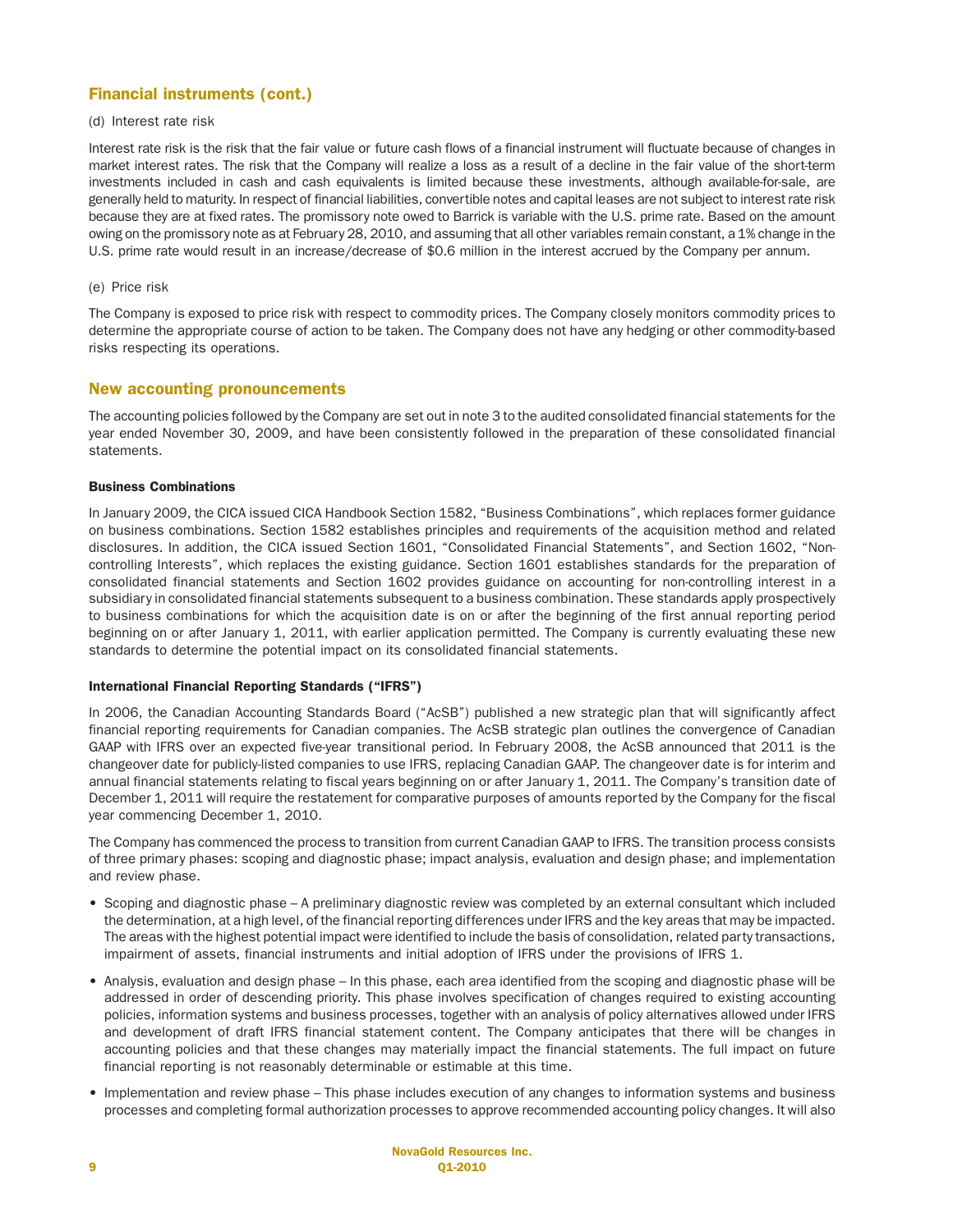## New accounting pronouncements (cont.)

include the collection of financial information necessary to compile IFRS-compliant financial statements and audit committee approval of IFRS financial statements.

IFRS 1, "First-Time Adoption of International Financial Reporting Standards", provides entities adopting IFRS for the first time with a number of optional exemptions and mandatory exceptions, in certain areas, to the general requirement for full retrospective application of IFRS. The various accounting policy choices available are being assessed and those determined to be most appropriate to the Company's circumstances will be implemented.

The International Accounting Standard Board currently has projects underway that are expected to result in new pronouncements and as a result, IFRS as at the transition date is expected to differ from its current form. The final impact of IFRS on the Company's financial statements will only be determined once all applicable standards at the conversion date are known.

### Critical accounting estimates

The most critical accounting estimates upon which the Company's financial status depends are those requiring estimates of the recoverability of its capitalized mineral property expenditures and intangible assets, impairment of long-lived assets and the amount of future reclamation obligations.

#### Mineral properties and development costs

The Company expenses mineral property exploration expenditures when incurred. When it has been established that a mineral deposit is commercially mineable and an economic analysis has been completed, the costs subsequently incurred to develop a mine on the property prior to the start of mining operations are capitalized and will be amortized against future production following commencement of commercial production, or written off if the property is sold, allowed to lapse or abandoned. The Rock Creek project was impaired at the year ended November 30, 2008 and an impairment loss was proportionately allocated to mineral properties and development costs. The recoverability of the amounts recorded on the Rock Creek project was assessed at November 30, 2009 and no further impairment was required.

The acquisition of title to mineral properties is a complicated and uncertain process. The Company has taken steps, in accordance with industry standards, to verify title to mineral properties in which it has an interest. Although the Company has made efforts to ensure that legal title to its properties is properly recorded in the name of the Company, there can be no assurance that such title will ultimately be secured.

#### Intangible assets

The Company reviews and evaluates the carrying value of each intangible asset for impairment when events or changes in circumstances indicate that the carrying amounts of the related asset may not be recoverable. If the total estimated future cash flows on an undiscounted basis are less than the carrying amount of the asset, an impairment loss is recognized and assets are written down to fair value, which is normally determined using the discounted value of future cash flows. Where estimates of future net cash flows are not available and where other conditions suggest impairment, the Company assesses whether carrying value can be recovered by considering alternative methods of determining fair value. When it is determined that an intangible asset is impaired, it is written down to its estimated fair value.

#### Reclamation costs

The amounts recorded for reclamation costs are estimates based on independent third party engineering studies and the Company's assessment of the work that is anticipated to remediate old mine workings of the Company's Nome Gold site, exploration and road remediation at the Galore Creek project, and the Rock Creek mine site. An asset retirement obligation ("ARO") is recognized initially at fair value with a corresponding increase in the related asset. The ARO is accreted to full value over time through periodic charges to operations. The Galore Creek reclamation obligation has not been discounted due to the uncertainty of timing of when the costs will be incurred. Actual costs incurred during reclamation and the timing of when the costs will be incurred could be materially different from these estimates.

## Risk factors

#### Ability to continue its exploration activities and any future development activities, and to continue as a going concern, will depend in part on its ability to commence production and generate material revenues or to obtain suitable financing

Project development will require substantial funds. The Company intends to fund its plan of operations from working capital, the proceeds of financings and revenue from land and gravel sales. In the future, the Company's ability to continue its exploration and development activities, if any, will depend in part on the Company's ability to obtain suitable financing.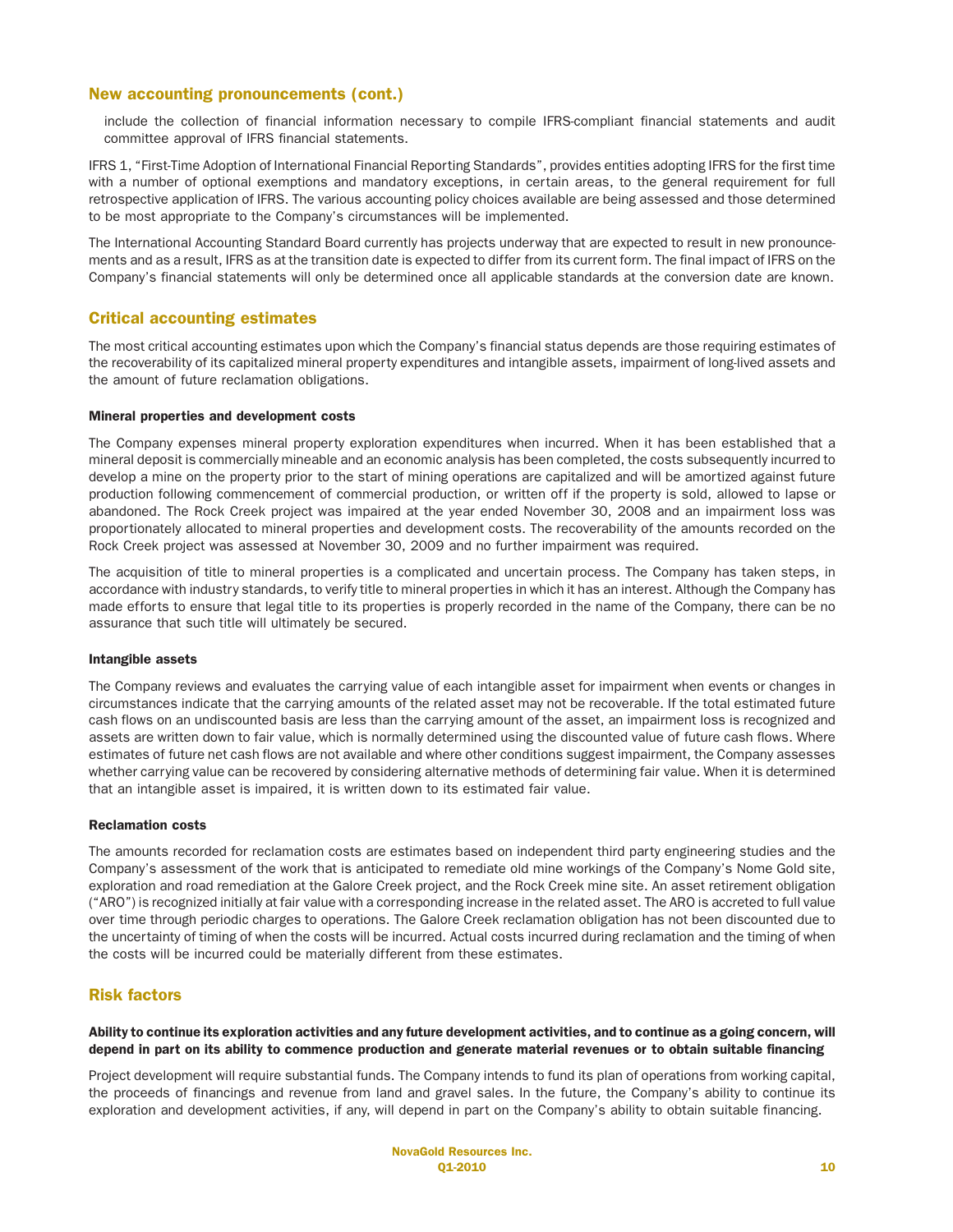# Risk factors (cont.)

There can be no assurance that the Company will commence production at any of its mineral properties, generate sufficient revenues to meet its obligations as they become due or obtain necessary financing on acceptable terms, if at all. The Company's failure to meet its ongoing obligations on a timely basis could result in the loss or substantial dilution of the Company's interests (as existing or as proposed to be acquired) in its properties. In addition, should the Company incur significant losses in future periods, it may be unable to continue as a going concern, and realization of assets and settlement of liabilities in other than the normal course of business may be at amounts materially different than the Company's estimates.

#### Exploration and development

Mineral exploration and development involves a high degree of risk and few properties that are explored are ultimately developed into producing mines. The Company has only defined or delineated reserves at its Rock Creek and Donlin Creek projects and none of its properties are currently under development. The future development of any properties found to be economically feasible will require obtaining permits, financing and construction. The Company is subject to all the risks associated with establishing new mining operations. In addition, there is no assurance that the Company's mineral exploration activities will result in any discoveries of new bodies of ore. There is also no assurance that if further mineralization is discovered that the ore body would be economical for commercial production. Discovery of mineral deposits is dependent upon a number of factors and significantly influenced by the technical skill of the exploration personnel involved. The commercial viability of a mineral deposit is also dependent upon a number of factors that are beyond the Company's control. Some of these factors are the attributes of the deposit, commodity prices, government policies and regulation and environmental protection.

#### Environmental laws and regulations

All of the Company's exploration and production activities in Canada and the United States are subject to regulation by government agencies under various environmental laws. To the extent that the Company conducts exploration activities or undertakes new mining activities in other foreign countries, the Company will also be subject to environmental laws and regulations in those jurisdictions. These laws address emissions into the air, discharges into water, management of waste, management of hazardous substances, protection of natural resources, antiquities and endangered species, and reclamation of lands disturbed by mining operations. Environmental legislation in many countries is evolving and the trend has been toward stricter standards and enforcement, increased fines and penalties for non-compliance, more stringent environmental assessments of proposed projects and increasing responsibility for companies and their officers, directors and employees. Compliance with environmental laws and regulations may require significant capital outlays on behalf of the Company and may cause material changes or delays in the Company's intended activities. There can be no assurance that future changes in environmental regulations will not adversely affect the Company's business, and it is possible that future changes in these laws or regulations could have a significant adverse impact on some portion of the Company's business, causing the Company to re-evaluate those activities at that time.

#### Reserve and resource estimates

There is a degree of uncertainty attributable to the calculation of reserves and resources and the corresponding grades. Reserve and resource estimates are dependent partially on statistical inferences drawn from drilling, sampling and other data. Reserve and resource figures set forth by the Company are estimates, and there is no certainty that the mineral deposits would yield the production of metals indicated by reserve and resource estimates. Declines in the market price for metals may adversely affect the economics of a deposit and may require the Company to reduce its reserve and resource estimates.

#### Price volatility – gold, copper and other metals

The market price for gold, copper and other metals is volatile and cannot be controlled. There is no assurance that if commercial quantities of gold, copper and other metals are discovered, a profitable market may exist or continue to exist for a production decision to be made or for the ultimate sale of the metals. As the Company is currently not in production, no sensitivity analysis for price changes has been provided or carried out.

#### Legal proceedings

On February 16, 2010, the Company announced that it entered into a memorandum of understanding to settle outstanding securities class action lawsuits in both the United States and Canada, in which NovaGold and certain of its directors and officers were named as defendants. On December 22, 2008, a consolidated class action lawsuit was filed in the United States District Court for the Southern District of New York consolidating similar complaints of violations of U.S. Securities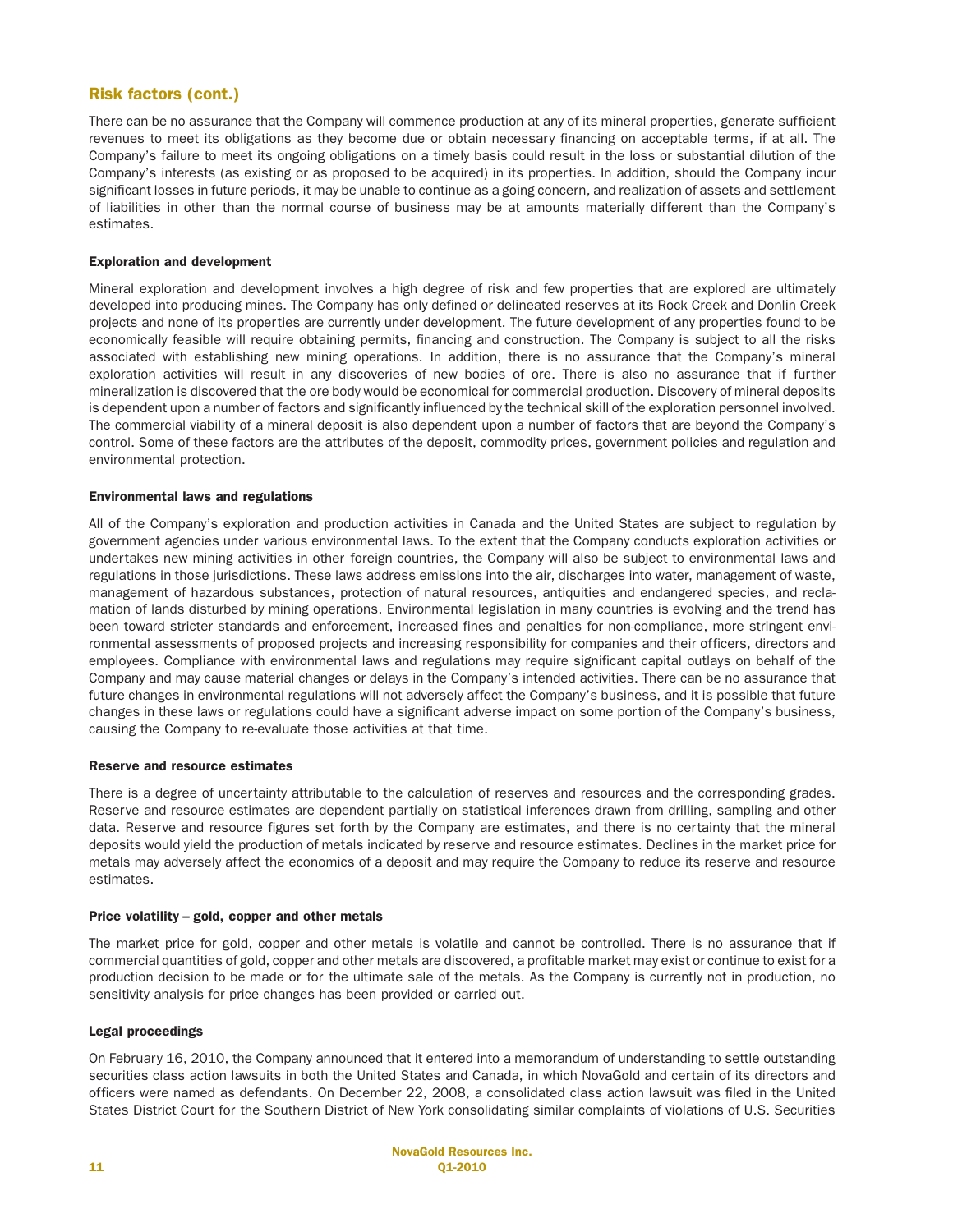# Risk factors (cont.)

laws. On October 14, 2009, a similar notice of action was filed in the Ontario Superior Court of Justice in Canada and on October 28, 2009, the same parties were named as defendants in a class action lawsuit in the Supreme Court of British Columbia. All three actions alleged misrepresentations, misstatements and omissions in various public statements and filings concerning NovaGold's Galore Creek property. The US\$28 million settlement will be covered by NovaGold's insurance, and the Company does not anticipate having to pay out any of its cash under the terms of the settlement. On April 6, 2010, the lead plaintiff moved the U.S. District Court for preliminary approval of the settlement upon formal documentation. The consent certification motion regarding the Ontario action has been set for April 26, 2010. The consent certification motion regarding the B.C. action has tentatively been set for April 27, 2010. The settlement is subject to both U.S. and Canadian court approval after public notice.

On July 15, 2009, two claims were filed in the United States District Court for the District of Alaska against NovaGold, AGC and other parties arising out of an accident on July 19, 2007, where two employees of a contractor were killed in a construction-related accident at the Company's Rock Creek mine. The claims are seeking wrongful death damages in excess of US\$2.5 million. The Company and AGC filed an answer to the complaint denying all allegations and asserting certain affirmative defenses. The Company and AGC dispute these claims and believe they have substantial and meritorious legal and factual defenses, which they intend to pursue vigorously. There can be no assurance that these proceedings will be resolved in favor of NovaGold.

# Cautionary notes

#### Forward-looking statements

*This Management's Discussion and Analysis contains cer tain forward-looking statements concerning anticipated developments in NovaGold's operations in future periods. Forward-looking statements are frequently, but not always, identified by words such as "expects", "anticipates", "believes", "intends", "estimates", "potential", "possible" and similar expressions, or statements that events, conditions or results "will", "may", "could" or "should" occur or be achieved. These forward*looking statements are set forth principally under the heading "Outlook" and elsewhere in the Management's Discussion and *Analysis and may include statements regarding perceived merit of proper ties; ability to commence, or in the case of Rock Creek, recommence start-up or otherwise seek shareholder value from the property; exploration results and budgets; mineral reserve and resource estimates; work programs; capital expenditures; timelines; strategic plans; market price of precious and base metals; possible outcome or merits of litigation; or other statements that are not statement of fact. Forward-looking statements are statements about the future and are inherently uncer tain, and actual achievements of NovaGold may differ materially from those reflected in the forward-looking statements due to a variety of risks, uncertainties and other factors. NovaGold's forward-looking statements are based on the beliefs, expectations and opinions of management on the date the statements are made, and NovaGold does not assume any obligation to update forward-looking statements if circumstances or management's beliefs, expectations or opinions should change except as required by law. For the reasons set for th above, investors should not place undue reliance on forward-looking statements. Impor tant factors that could cause actual results to differ materially from NovaGold's expectations include uncer tainties involved in disputes and litigation; fluctuations in gold, copper and other commodity prices and currency exchange rates; uncer tainties relating to interpretation of drill results and the geology, continuity and grade of mineral deposits; uncer tainty of estimates of capital and operating costs, recovery rates, production estimates and estimated economic return; the need for cooperation of Barrick and Teck to advance the Donlin Creek and Galore Creek project, respectively; the need for cooperation of government agencies and native groups in the exploration and development of proper ties and the issuance of required permits; the need to obtain additional financing to develop proper ties and uncer tainty as to the availability and terms of future financing; the possibility of delay in exploration or development programs or in construction projects and uncer tainty of meeting anticipated program milestones; uncer tainty as to timely availability of permits and other governmental approvals; uncer tainties involved in the Company's outstanding securities litigation, including the finalizing of documentation relating to the settlement and cour t approval of the settlement and other risks and uncer tainties disclosed here in under the heading "Risk Factors" and in NovaGold's Annual Information Form for the year ended November 30, 2009, to be filed shor tly with the Canadian securities* regulatory authorities, NovaGold's annual report on Form 40-F to be filed shortly with the United States Securities and *Exchange Commission (the "SEC"), and other information released by NovaGold and filed with the appropriate regulatory agencies.*

#### Reserve and resource estimates

*This Management's Discussion and Analysis and other information released by NovaGold uses the terms "resources", "measured resources", "indicated resources" and "inferred resources". United States investors are advised that, while such terms are recognized and required by Canadian securities laws, the SEC does not recognize them. Under United States standards, mineralization may not be classified as a "reserve" unless the determination has been made that the mineralization could be economically and legally produced or extracted at the time the reserve determination is made. Mineral*

> NovaGold Resources Inc. **01-2010** 12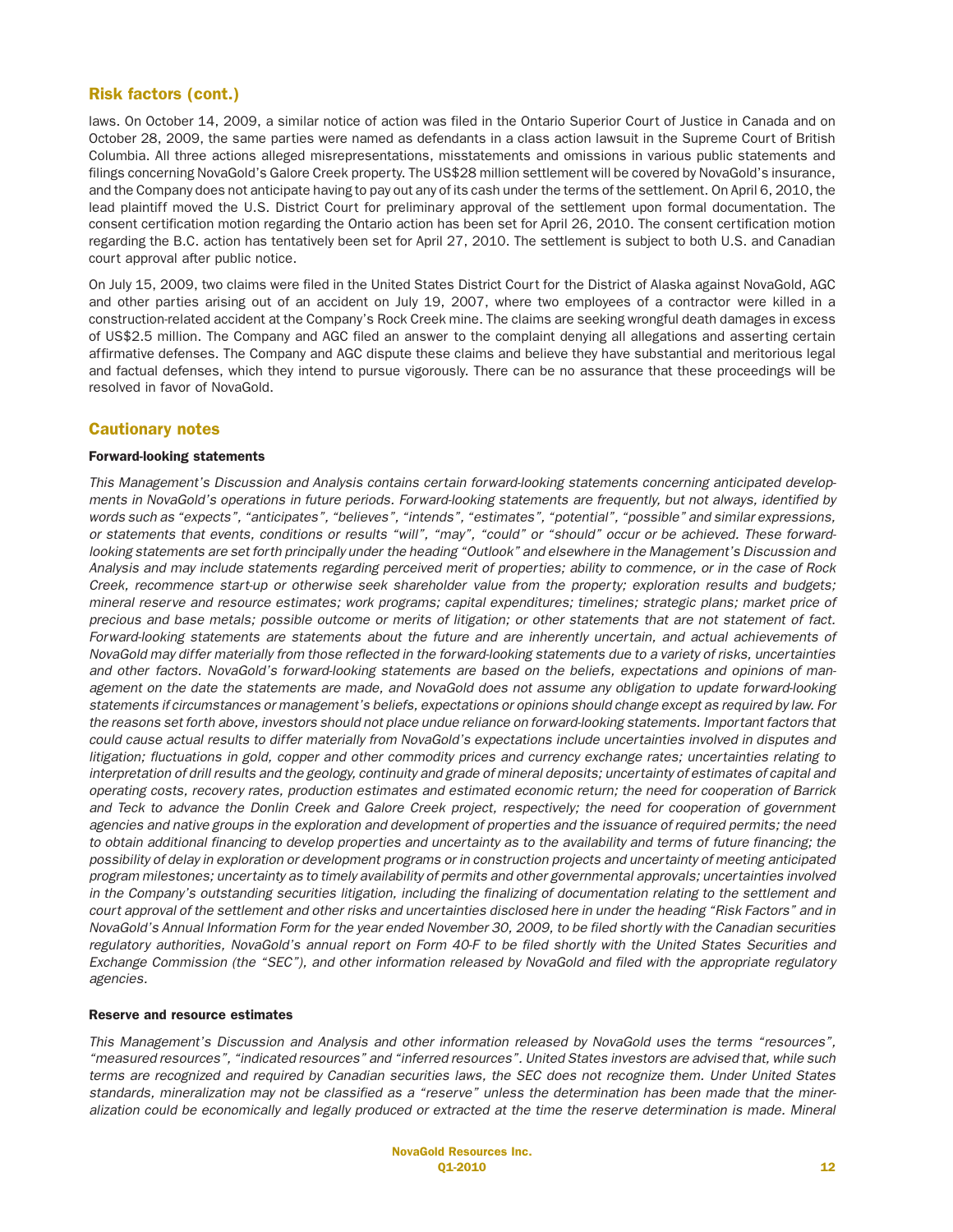# Cautionary notes (cont.)

*resources that are not mineral reserves do not have demonstrated economic viability. United States investors are cautioned not to assume that all or any par t of measured or indicated resources will ever be conver ted into reserves. Inferred resources are in addition to measured and indicated resources. Fur ther, inferred resources have a great amount of uncer tainty as to* their existence and as to whether they can be mined legally or economically. It cannot be assumed that all or any part of the *inferred resources will ever be upgraded to a higher category. Therefore, United States investors are also cautioned not to* assume that all or any part of the inferred resources exist, or that they can be mined legally or economically. National *Instrument 43-101 Standards of Disclosure for Mineral Projects ("NI 43-101") is a rule developed by the Canadian Securities Administrators, which established standards for all public disclosure an issuer makes of scientific and technical information concerning mineral projects. Unless otherwise indicated, all reserve and resource estimates contained in this Management's Discussion and Analysis and in press releases by the Company in the past and in the future, have been or will be prepared in accordance with NI 43-101 and the Canadian Institute of Mining, Metallurgy and Petroleum Classification* System. The requirements of NI 43-101 are not the same as those of the SEC, and reserves reported by NovaGold in *compliance with NI 43-101 may not qualify as reserves under the SEC's standards.*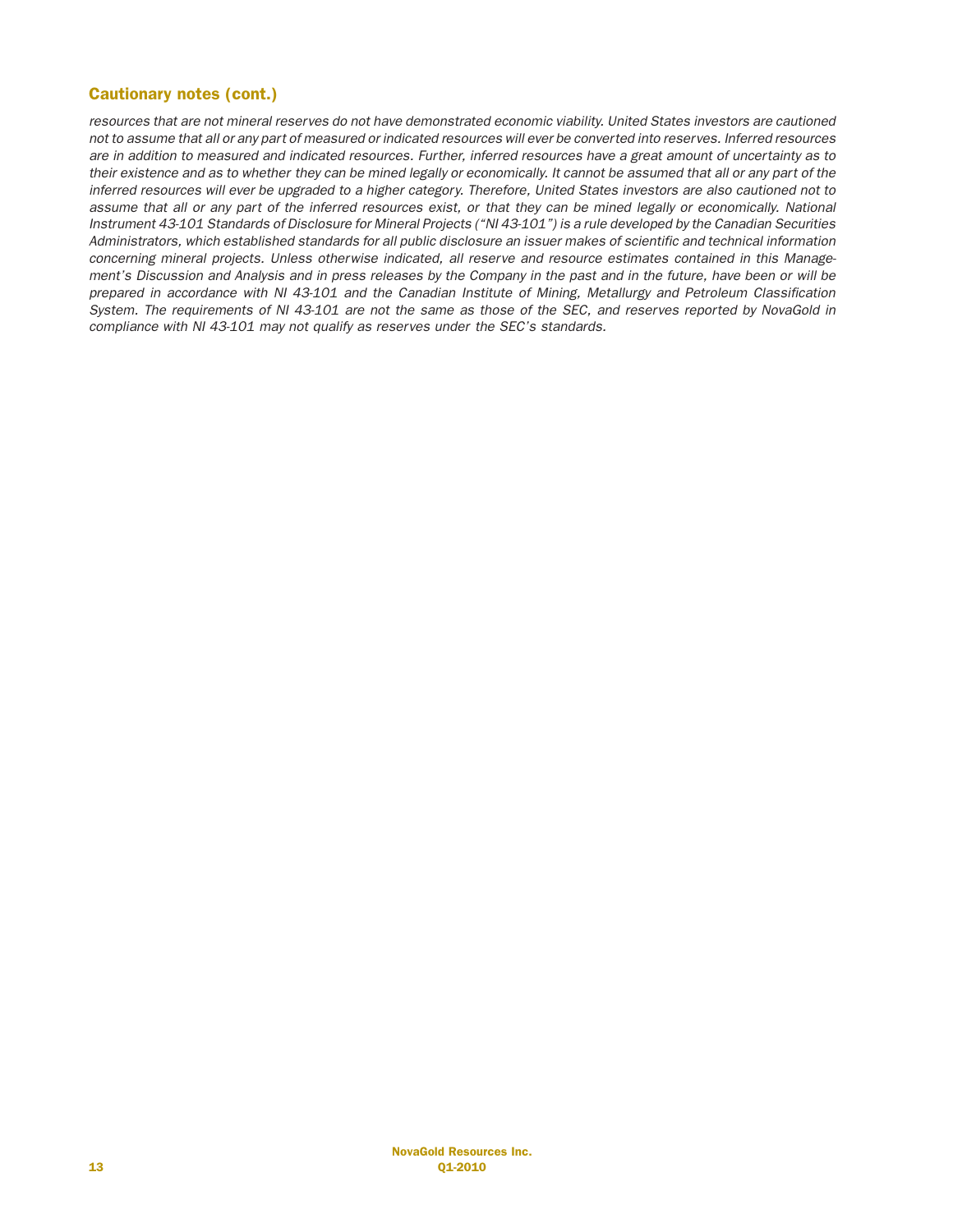# Consolidated Balance Sheets – Unaudited

|                                                                                 | in thousands of Canadian dollars                           |                                             |  |  |
|---------------------------------------------------------------------------------|------------------------------------------------------------|---------------------------------------------|--|--|
|                                                                                 | <b>Three months ended</b><br><b>February 28, 2010</b><br>s | Year ended<br><b>November 30, 2009</b><br>s |  |  |
|                                                                                 |                                                            |                                             |  |  |
| <b>Assets</b>                                                                   |                                                            |                                             |  |  |
| <b>Current assets</b>                                                           |                                                            |                                             |  |  |
| Cash and cash equivalents                                                       | 17,858                                                     | 38,180                                      |  |  |
| Accounts receivable                                                             | 1,192<br>438                                               | 942                                         |  |  |
| Inventory<br>Deposits and prepaid amounts                                       | 2,037                                                      | 2,154                                       |  |  |
|                                                                                 |                                                            |                                             |  |  |
|                                                                                 | 21,525                                                     | 41,276                                      |  |  |
| <b>Accounts receivable</b>                                                      | 130                                                        | 130                                         |  |  |
| Land                                                                            | 1,892                                                      | 1,892                                       |  |  |
| <b>Inventories</b> (note 4)                                                     | 15,050                                                     | 15,547                                      |  |  |
| Property, plant and equipment (note 5)                                          | 454,184                                                    | 454,271                                     |  |  |
| Mineral properties, rights and development costs (note 6)                       | 275,128                                                    | 247,130                                     |  |  |
| <b>Investments</b> (note 7)                                                     | 5,243                                                      | 4,287                                       |  |  |
| <b>Investment tax credits</b>                                                   | 3,393                                                      | 3,393                                       |  |  |
| <b>Reclamation deposits</b>                                                     | 13,304                                                     | 13,326                                      |  |  |
|                                                                                 | 789,849                                                    | 781,252                                     |  |  |
| <b>Liabilities</b>                                                              |                                                            |                                             |  |  |
| <b>Current liabilities</b>                                                      |                                                            |                                             |  |  |
| Accounts payable and accrued liabilities                                        | 9,381                                                      | 13,132                                      |  |  |
| Current portion of long-term liabilities (note 6(a))                            | 13,578                                                     | 1,565                                       |  |  |
|                                                                                 | 22,959                                                     | 14,697                                      |  |  |
| <b>Long-term liabilities</b>                                                    |                                                            |                                             |  |  |
| Promissory note (note 7(b))                                                     | 62,162                                                     | 61,532                                      |  |  |
| Convertible notes (note 8)                                                      | 59,584                                                     | 58,553                                      |  |  |
| Capital lease obligations                                                       | 976                                                        | 1,148                                       |  |  |
| Asset retirement obligations                                                    | 20,812                                                     | 20,730                                      |  |  |
| Future income taxes                                                             | 8,379                                                      | 8,524                                       |  |  |
| Other liabilities (note 6(a))                                                   | 11,114                                                     | 249                                         |  |  |
|                                                                                 | 185,986                                                    | 165,433                                     |  |  |
| <b>Non-controlling interest</b> (note 3)                                        | 292,552                                                    | 293,247                                     |  |  |
| <b>Shareholders' equity</b>                                                     |                                                            |                                             |  |  |
| Share capital (note 9)                                                          | 883,970                                                    | 878,086                                     |  |  |
| Equity component of convertible notes (note 8)                                  | 43,352                                                     | 43,352                                      |  |  |
| Contributed surplus                                                             | 9,994                                                      | 9,994                                       |  |  |
| Stock-based compensation (note 9)                                               | 33,641                                                     | 31,838                                      |  |  |
| Warrants (note 9)                                                               | 30,975                                                     | 31,065                                      |  |  |
| Deficit                                                                         | (690, 975)                                                 | (672, 258)                                  |  |  |
| Accumulated other comprehensive income                                          | 354                                                        | 495                                         |  |  |
|                                                                                 | 311,311                                                    | 322,572                                     |  |  |
|                                                                                 | 789,849                                                    | 781,252                                     |  |  |
|                                                                                 |                                                            |                                             |  |  |
| Nature of operations (note 1)<br><b>Commitments and contingencies (note 12)</b> |                                                            |                                             |  |  |
|                                                                                 |                                                            |                                             |  |  |

(See accompanying notes to consolidated financial statements)

/S/ RICK VAN NIEUWENHUYSE Director /S/ JAMES PHILIP Director

Approved by the Board of Directors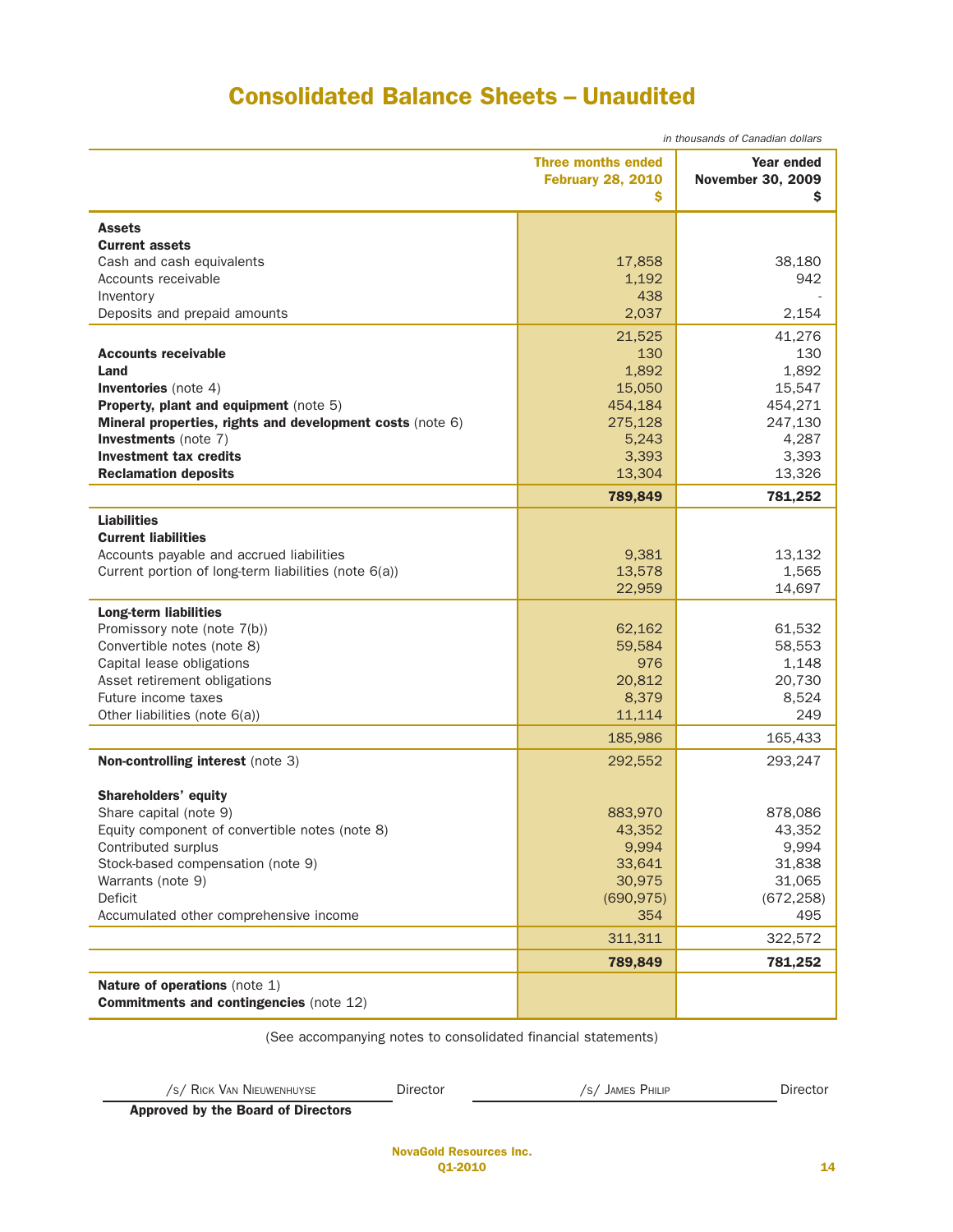# Consolidated Statements of Operations and Deficit – Unaudited

|                                        |  |  | in thousands of Canadian dollars, |  |
|----------------------------------------|--|--|-----------------------------------|--|
| except for per share and share amounts |  |  |                                   |  |

| <b>Three months ended</b><br><b>Three months ended</b><br><b>February 28, 2010</b><br><b>February 28, 2009</b><br>s<br>S<br><b>Revenue</b><br>348<br>Land, gravel, gold and other revenue<br>26<br>85<br>98<br>Interest income<br>446<br>111<br>40<br><b>Cost of sales</b><br>24<br>422<br>71<br><b>Expenses</b><br>217<br>67<br>Corporate development and communication<br>2,706<br>6,392<br>Exploration<br>4,529<br>121<br>Foreign exchange loss<br>General and administrative<br>858<br>1,256<br>Interest and accretion<br>3,661<br>8,231<br>858<br><b>Professional fees</b><br>733<br>1,275<br><b>Salaries</b><br>1,115<br>2,091<br>1,393<br>Salaries – stock-based compensation (note $9(c)$ and(d))<br>7,876<br>Project care and maintenance<br>8,599<br>19,538<br>32,440<br>Total expenses<br>Loss before other items<br>(19, 467)<br>(32,018)<br><b>Other items</b><br>Project suspension cost recovery<br>(648)<br>Non-controlling interest (note 3)<br>(695)<br>(1,853)<br>(695)<br>(2,501)<br>(18, 772)<br>(29, 517)<br>Loss for the period before income taxes<br>(1,034)<br>Future income tax recovery<br>(55)<br>(18, 717)<br>(28, 483)<br>Loss for the period after income taxes<br>Deficit - beginning of period<br>(672, 258)<br>(598, 894)<br>Deficit - end of period<br>(690, 975)<br>(627, 377)<br>Loss per share<br>Basic and diluted<br>(0.20)<br>(0.10) |                                               |         |         |  |
|--------------------------------------------------------------------------------------------------------------------------------------------------------------------------------------------------------------------------------------------------------------------------------------------------------------------------------------------------------------------------------------------------------------------------------------------------------------------------------------------------------------------------------------------------------------------------------------------------------------------------------------------------------------------------------------------------------------------------------------------------------------------------------------------------------------------------------------------------------------------------------------------------------------------------------------------------------------------------------------------------------------------------------------------------------------------------------------------------------------------------------------------------------------------------------------------------------------------------------------------------------------------------------------------------------------------------------------------------------------------------------|-----------------------------------------------|---------|---------|--|
|                                                                                                                                                                                                                                                                                                                                                                                                                                                                                                                                                                                                                                                                                                                                                                                                                                                                                                                                                                                                                                                                                                                                                                                                                                                                                                                                                                                |                                               |         |         |  |
|                                                                                                                                                                                                                                                                                                                                                                                                                                                                                                                                                                                                                                                                                                                                                                                                                                                                                                                                                                                                                                                                                                                                                                                                                                                                                                                                                                                |                                               |         |         |  |
|                                                                                                                                                                                                                                                                                                                                                                                                                                                                                                                                                                                                                                                                                                                                                                                                                                                                                                                                                                                                                                                                                                                                                                                                                                                                                                                                                                                |                                               |         |         |  |
|                                                                                                                                                                                                                                                                                                                                                                                                                                                                                                                                                                                                                                                                                                                                                                                                                                                                                                                                                                                                                                                                                                                                                                                                                                                                                                                                                                                |                                               |         |         |  |
|                                                                                                                                                                                                                                                                                                                                                                                                                                                                                                                                                                                                                                                                                                                                                                                                                                                                                                                                                                                                                                                                                                                                                                                                                                                                                                                                                                                |                                               |         |         |  |
|                                                                                                                                                                                                                                                                                                                                                                                                                                                                                                                                                                                                                                                                                                                                                                                                                                                                                                                                                                                                                                                                                                                                                                                                                                                                                                                                                                                |                                               |         |         |  |
|                                                                                                                                                                                                                                                                                                                                                                                                                                                                                                                                                                                                                                                                                                                                                                                                                                                                                                                                                                                                                                                                                                                                                                                                                                                                                                                                                                                |                                               |         |         |  |
|                                                                                                                                                                                                                                                                                                                                                                                                                                                                                                                                                                                                                                                                                                                                                                                                                                                                                                                                                                                                                                                                                                                                                                                                                                                                                                                                                                                |                                               |         |         |  |
|                                                                                                                                                                                                                                                                                                                                                                                                                                                                                                                                                                                                                                                                                                                                                                                                                                                                                                                                                                                                                                                                                                                                                                                                                                                                                                                                                                                |                                               |         |         |  |
|                                                                                                                                                                                                                                                                                                                                                                                                                                                                                                                                                                                                                                                                                                                                                                                                                                                                                                                                                                                                                                                                                                                                                                                                                                                                                                                                                                                |                                               |         |         |  |
|                                                                                                                                                                                                                                                                                                                                                                                                                                                                                                                                                                                                                                                                                                                                                                                                                                                                                                                                                                                                                                                                                                                                                                                                                                                                                                                                                                                |                                               |         |         |  |
|                                                                                                                                                                                                                                                                                                                                                                                                                                                                                                                                                                                                                                                                                                                                                                                                                                                                                                                                                                                                                                                                                                                                                                                                                                                                                                                                                                                |                                               |         |         |  |
|                                                                                                                                                                                                                                                                                                                                                                                                                                                                                                                                                                                                                                                                                                                                                                                                                                                                                                                                                                                                                                                                                                                                                                                                                                                                                                                                                                                |                                               |         |         |  |
|                                                                                                                                                                                                                                                                                                                                                                                                                                                                                                                                                                                                                                                                                                                                                                                                                                                                                                                                                                                                                                                                                                                                                                                                                                                                                                                                                                                |                                               |         |         |  |
|                                                                                                                                                                                                                                                                                                                                                                                                                                                                                                                                                                                                                                                                                                                                                                                                                                                                                                                                                                                                                                                                                                                                                                                                                                                                                                                                                                                |                                               |         |         |  |
|                                                                                                                                                                                                                                                                                                                                                                                                                                                                                                                                                                                                                                                                                                                                                                                                                                                                                                                                                                                                                                                                                                                                                                                                                                                                                                                                                                                |                                               |         |         |  |
|                                                                                                                                                                                                                                                                                                                                                                                                                                                                                                                                                                                                                                                                                                                                                                                                                                                                                                                                                                                                                                                                                                                                                                                                                                                                                                                                                                                |                                               |         |         |  |
|                                                                                                                                                                                                                                                                                                                                                                                                                                                                                                                                                                                                                                                                                                                                                                                                                                                                                                                                                                                                                                                                                                                                                                                                                                                                                                                                                                                |                                               |         |         |  |
|                                                                                                                                                                                                                                                                                                                                                                                                                                                                                                                                                                                                                                                                                                                                                                                                                                                                                                                                                                                                                                                                                                                                                                                                                                                                                                                                                                                |                                               |         |         |  |
|                                                                                                                                                                                                                                                                                                                                                                                                                                                                                                                                                                                                                                                                                                                                                                                                                                                                                                                                                                                                                                                                                                                                                                                                                                                                                                                                                                                |                                               |         |         |  |
|                                                                                                                                                                                                                                                                                                                                                                                                                                                                                                                                                                                                                                                                                                                                                                                                                                                                                                                                                                                                                                                                                                                                                                                                                                                                                                                                                                                |                                               |         |         |  |
|                                                                                                                                                                                                                                                                                                                                                                                                                                                                                                                                                                                                                                                                                                                                                                                                                                                                                                                                                                                                                                                                                                                                                                                                                                                                                                                                                                                |                                               |         |         |  |
|                                                                                                                                                                                                                                                                                                                                                                                                                                                                                                                                                                                                                                                                                                                                                                                                                                                                                                                                                                                                                                                                                                                                                                                                                                                                                                                                                                                |                                               |         |         |  |
|                                                                                                                                                                                                                                                                                                                                                                                                                                                                                                                                                                                                                                                                                                                                                                                                                                                                                                                                                                                                                                                                                                                                                                                                                                                                                                                                                                                |                                               |         |         |  |
|                                                                                                                                                                                                                                                                                                                                                                                                                                                                                                                                                                                                                                                                                                                                                                                                                                                                                                                                                                                                                                                                                                                                                                                                                                                                                                                                                                                |                                               |         |         |  |
|                                                                                                                                                                                                                                                                                                                                                                                                                                                                                                                                                                                                                                                                                                                                                                                                                                                                                                                                                                                                                                                                                                                                                                                                                                                                                                                                                                                |                                               |         |         |  |
|                                                                                                                                                                                                                                                                                                                                                                                                                                                                                                                                                                                                                                                                                                                                                                                                                                                                                                                                                                                                                                                                                                                                                                                                                                                                                                                                                                                |                                               |         |         |  |
|                                                                                                                                                                                                                                                                                                                                                                                                                                                                                                                                                                                                                                                                                                                                                                                                                                                                                                                                                                                                                                                                                                                                                                                                                                                                                                                                                                                |                                               |         |         |  |
|                                                                                                                                                                                                                                                                                                                                                                                                                                                                                                                                                                                                                                                                                                                                                                                                                                                                                                                                                                                                                                                                                                                                                                                                                                                                                                                                                                                |                                               |         |         |  |
|                                                                                                                                                                                                                                                                                                                                                                                                                                                                                                                                                                                                                                                                                                                                                                                                                                                                                                                                                                                                                                                                                                                                                                                                                                                                                                                                                                                |                                               |         |         |  |
|                                                                                                                                                                                                                                                                                                                                                                                                                                                                                                                                                                                                                                                                                                                                                                                                                                                                                                                                                                                                                                                                                                                                                                                                                                                                                                                                                                                |                                               |         |         |  |
|                                                                                                                                                                                                                                                                                                                                                                                                                                                                                                                                                                                                                                                                                                                                                                                                                                                                                                                                                                                                                                                                                                                                                                                                                                                                                                                                                                                |                                               |         |         |  |
|                                                                                                                                                                                                                                                                                                                                                                                                                                                                                                                                                                                                                                                                                                                                                                                                                                                                                                                                                                                                                                                                                                                                                                                                                                                                                                                                                                                | Weighted average number of shares (thousands) | 187,867 | 139,038 |  |

(See accompanying notes to consolidated financial statements)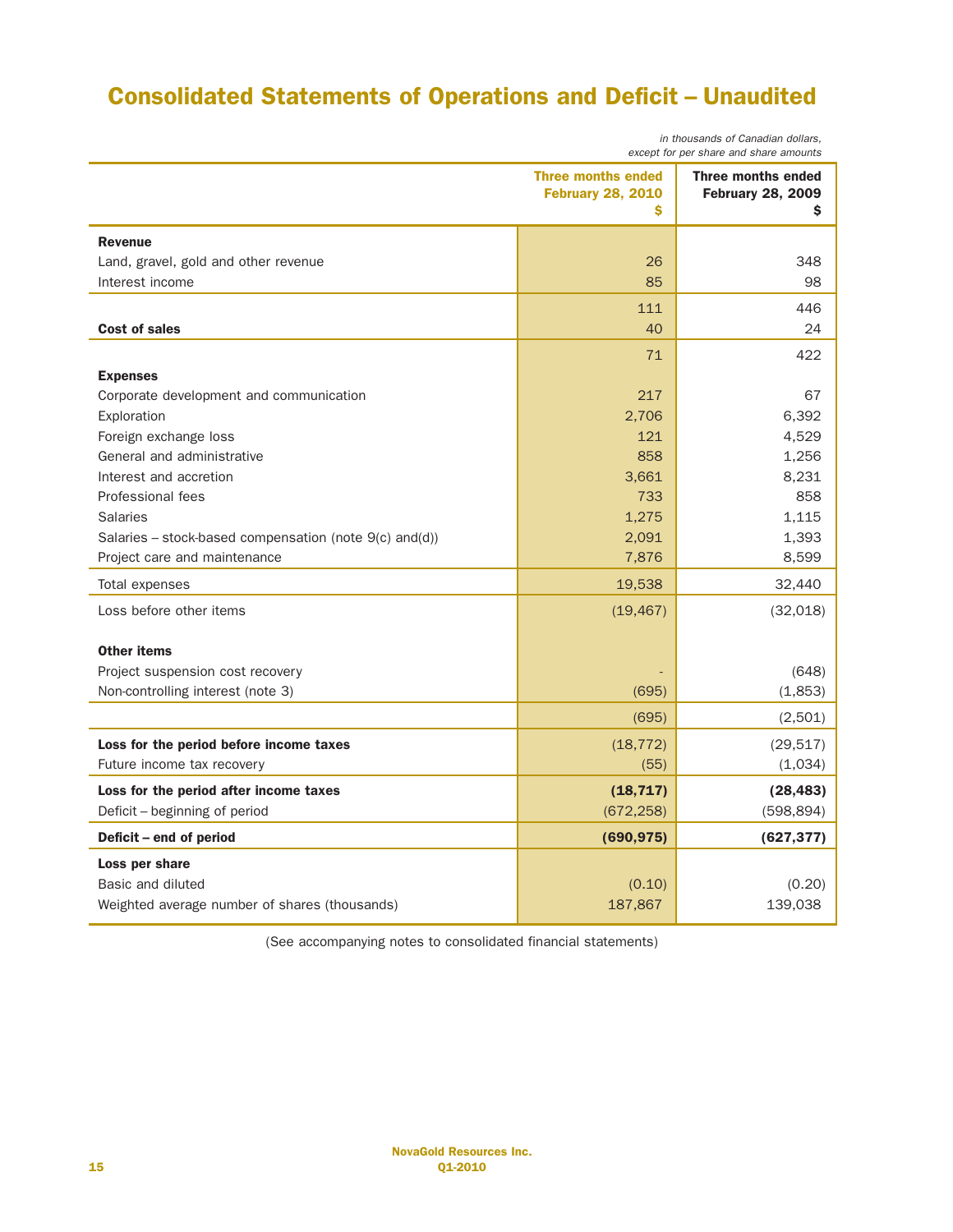# Consolidated Statements of Comprehensive Income – Unaudited

|                                                                                                                                                        | in thousands of Canadian dollars                                                                        |                  |  |
|--------------------------------------------------------------------------------------------------------------------------------------------------------|---------------------------------------------------------------------------------------------------------|------------------|--|
|                                                                                                                                                        | <b>Three months ended</b><br>Three months ended<br><b>February 28, 2009</b><br><b>February 28, 2010</b> |                  |  |
| Net loss for the period before other comprehensive income<br>Unrealized gains (losses) on available-for-sale investments<br>Future income tax recovery | (18, 717)<br>(231)<br>90                                                                                | (28, 483)<br>123 |  |
| <b>Comprehensive loss</b>                                                                                                                              | (18, 858)                                                                                               | (28,360)         |  |

# Consolidated Statements of Changes in Shareholders' Equity – Unaudited

| in thousands of Canadian dollars                                                                                                                                                                                                                                                                 |                                                            |                                                           |
|--------------------------------------------------------------------------------------------------------------------------------------------------------------------------------------------------------------------------------------------------------------------------------------------------|------------------------------------------------------------|-----------------------------------------------------------|
|                                                                                                                                                                                                                                                                                                  | <b>Three months ended</b><br><b>February 28, 2010</b><br>Ś | Year ended<br><b>November 30, 2009</b><br>S               |
| <b>Share capital</b><br>Balance - beginning of period<br>Issued pursuant to private placement<br>Issued pursuant to property acquisition<br>Issued pursuant to stock options exercised<br>Issued pursuant to warrants exercised<br>Issued pursuant to debt conversion<br>Balance - end of period | 878,086<br>5,168<br>377<br>339<br>883,970                  | 776,237<br>61,480<br>1,558<br>14,601<br>24,210<br>878,086 |
| <b>Equity component of convertible notes</b><br>Balance - beginning of period                                                                                                                                                                                                                    | 43,352                                                     | 43,352                                                    |
| Balance - end of period<br><b>Contributed surplus</b><br>Balance - beginning of period                                                                                                                                                                                                           | 43,352<br>9,994                                            | 43,352<br>9,994                                           |
| Balance - end of period                                                                                                                                                                                                                                                                          | 9,994                                                      | 9,994                                                     |
| <b>Stock-based compensation</b><br>Balance - beginning of period<br>Stock option grants<br>Performance share unit grants<br>Transfer to share capital on exercise of stock options                                                                                                               | 31,838<br>1,524<br>656<br>(377)                            | 22,223<br>9,117<br>1,265<br>(767)                         |
| Balance - end of period                                                                                                                                                                                                                                                                          | 33,641                                                     | 31,838                                                    |
| <b>Warrants</b><br>Balance – beginning of period<br>Issuance of warrants<br>Transfer to share capital on exercise of stock warrants                                                                                                                                                              | 31,065<br>(90)                                             | 1.995<br>34,606<br>(5,536)                                |
| Balance - end of period                                                                                                                                                                                                                                                                          | 30,975                                                     | 31,065                                                    |
| <b>Deficit</b><br>Balance - beginning of period<br>Loss for the period                                                                                                                                                                                                                           | (672, 258)<br>(18, 717)                                    | (598, 894)<br>(73, 364)                                   |
| Balance - end of period                                                                                                                                                                                                                                                                          | (690, 975)                                                 | (672, 258)                                                |
| Accumulated other comprehensive income<br>Balance - beginning of period<br>Unrealized gains (losses) on available-for-sale investments<br>Future income taxes on unrealized losses (gains)                                                                                                       | 495<br>(231)<br>90                                         | (418)<br>1,119<br>(206)                                   |
| Balance - end of period                                                                                                                                                                                                                                                                          | 354                                                        | 495                                                       |
| Total shareholders' equity                                                                                                                                                                                                                                                                       | 311,311                                                    | 322,572                                                   |

(See accompanying notes to consolidated financial statements)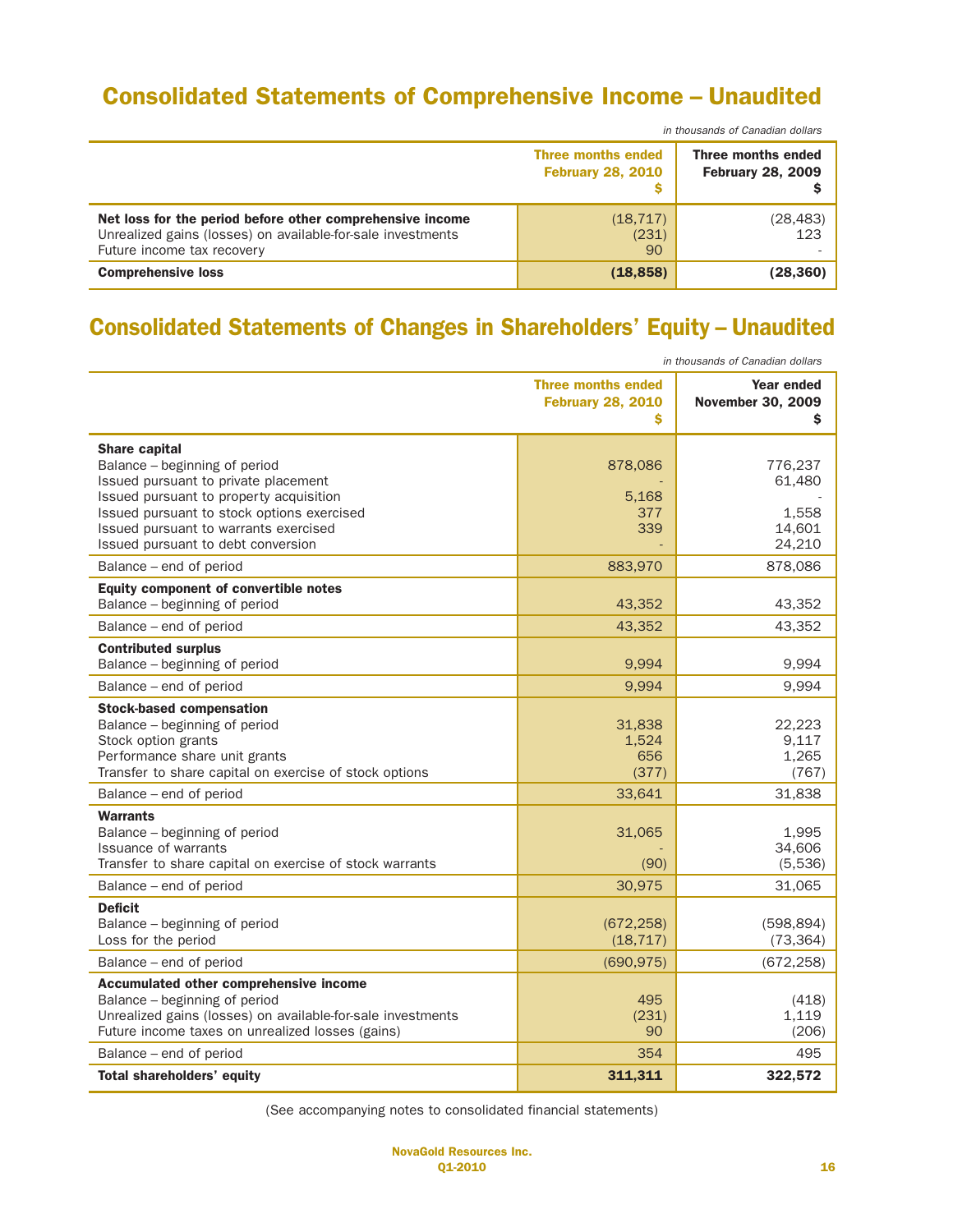# Consolidated Statements of Cash Flows – Unaudited

| in thousands of Canadian dollars                                    |                                                            |                                                            |
|---------------------------------------------------------------------|------------------------------------------------------------|------------------------------------------------------------|
|                                                                     | <b>Three months ended</b><br><b>February 28, 2010</b><br>s | <b>Three months ended</b><br><b>February 28, 2009</b><br>Ş |
| Cash flows used in operating activities                             |                                                            |                                                            |
| Loss for the period                                                 | (18, 717)                                                  | (28, 483)                                                  |
| Items not affecting cash                                            |                                                            |                                                            |
| Exploration                                                         | 2,663                                                      | 5,214                                                      |
| Amortization                                                        | 62                                                         | 73                                                         |
| Interest and accretion                                              | 3,662                                                      | 8,231                                                      |
| Future income tax recovery                                          | (55)                                                       | (1,034)                                                    |
| Foreign exchange loss (gain)                                        | (89)                                                       | 3,377                                                      |
| Stock-based compensation                                            | 2,092                                                      | 1,393                                                      |
| Project suspension recovery                                         |                                                            | (648)                                                      |
| Non-controlling interest                                            | (695)                                                      | (1,853)                                                    |
| Net change in non-cash working capital                              |                                                            |                                                            |
| Decrease (increase) in account receivables, deposits and            |                                                            |                                                            |
| prepaid amounts                                                     | (133)                                                      | 1,509                                                      |
| Decrease in inventories                                             | 59                                                         |                                                            |
| Decrease in accounts payable and accrued liabilities                | (5, 116)                                                   | (7,688)                                                    |
| Decrease in suspension costs - long term                            |                                                            | (453)                                                      |
|                                                                     | (16, 267)                                                  | (20, 362)                                                  |
| <b>Cash flows from financing activities</b>                         |                                                            |                                                            |
| Proceeds from issuance of common shares – net                       |                                                            | 93,320                                                     |
| Proceeds from non-controlling interest                              |                                                            | 7,308                                                      |
| Proceeds from warrant exercises - net                               | 248                                                        | 1,148                                                      |
|                                                                     | 248                                                        | 101,776                                                    |
| Cash flows used in investing activities                             |                                                            |                                                            |
| Acquisition of property, plant and equipment                        | (163)                                                      | (13, 262)                                                  |
| Expenditures on mineral properties and related deferred costs - net | (559)                                                      | (114)                                                      |
| Increase in reclamation deposits                                    |                                                            | (110)                                                      |
| Decrease in accounts receivable                                     |                                                            | 81                                                         |
| Proceeds on sale of investments                                     |                                                            | 3,769                                                      |
| Increase in investments                                             | (3,582)                                                    | (5, 169)                                                   |
|                                                                     | (4, 304)                                                   | (14, 805)                                                  |
| Increase (decrease) in cash and cash equivalents during the         |                                                            |                                                            |
| period                                                              | (20, 323)                                                  | 66,609                                                     |
| Cash and cash equivalents - beginning of period                     | 38,180                                                     | 12,224                                                     |
| Cash and cash equivalents - end of period                           | 17,857                                                     | 78,833                                                     |
| <b>Supplemental disclosure</b>                                      |                                                            |                                                            |
| Shares issued for property acquisition                              | 5,168                                                      |                                                            |
| Interest received                                                   | 85                                                         | 87                                                         |
| Interest paid                                                       | 7                                                          |                                                            |
| Decrease in accounts payable and liabilities related to mineral     |                                                            |                                                            |
| properties and property, plant and equipment                        |                                                            | (15,968)                                                   |
| Bridge loan converted into shares                                   |                                                            | 25,178                                                     |
|                                                                     |                                                            |                                                            |

(See accompanying notes to consolidated financial statements)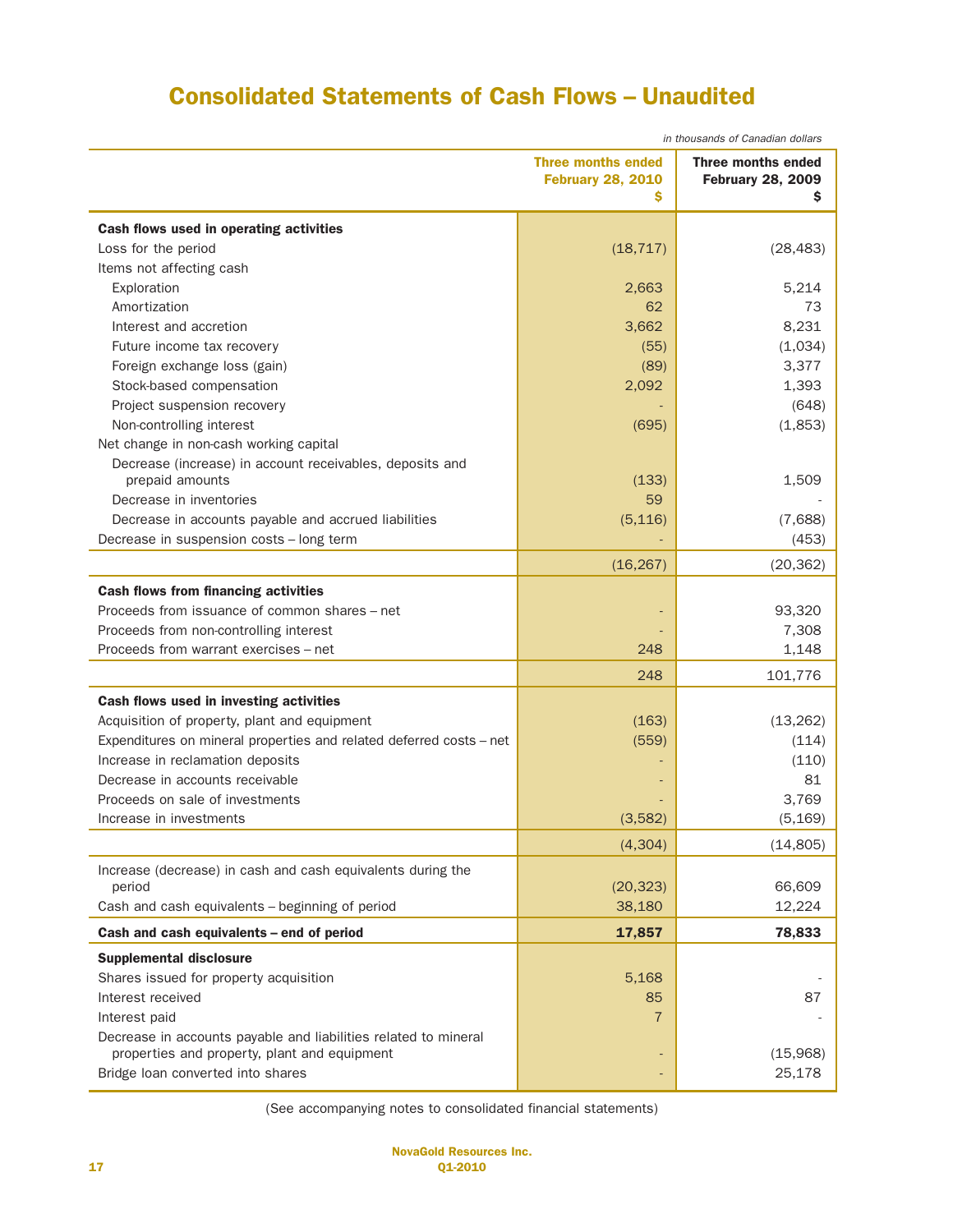## 1 Nature of operations

NovaGold Resources Inc. ("NovaGold" or "the Company") is a precious metals company engaged in the exploration and development of mineral properties in North America. The Company has a portfolio of mineral properties located in Alaska, U.S.A. and British Columbia, Canada.

The Donlin Creek project is held by a limited liability company owned equally by NovaGold and Barrick Gold U.S. Inc. ("Barrick"). The Galore Creek project is held by a partnership owned equally by NovaGold and Teck Resources Limited ("Teck").

As at February 28, 2010, the Company had a \$1.4 million working capital deficiency. This liquidity issue was alleviated in March 2010 with two private placements generating gross proceeds of US\$175 million to the Company (note 13).

# 2 Accounting policies

#### Basis of presentation

These consolidated financial statements have been prepared using accounting principles generally accepted in Canada ("Canadian GAAP") and include the accounts of NovaGold Resources Inc. and its material wholly-owned subsidiaries, NovaGold Canada Inc., Alaska Gold Company and NovaGold Resources Alaska, Inc. All significant inter-company transactions are eliminated on consolidation. In addition, the Company consolidates variable interest entities for which it is determined to be the primary beneficiary.

As these unaudited interim consolidated financial statements do not contain all of the disclosures required by Canadian GAAP for complete financial statements, they should be read in conjunction with the notes to the Company's audited consolidated financial statements for the year ended November 30, 2009.

The accounting policies followed by the Company are set out in note 3 to the audited consolidated financial statements for the year ended November 30, 2009, and have been consistently followed in the preparation of these consolidated financial statements.

#### Business Combinations

In January 2009, the CICA issued CICA Handbook Section 1582, "Business Combinations", which replaces former guidance on business combinations. Section 1582 establishes principles and requirements of the acquisition method and related disclosures. In addition, the CICA issued Section 1601, "Consolidated Financial Statements", and Section 1602, "Noncontrolling Interests", which replaces the existing guidance. Section 1601 establishes standards for the preparation of consolidated financial statements and Section 1602 provides guidance on accounting for non-controlling interest in a subsidiary in consolidated financial statements subsequent to a business combination. These standards apply prospectively to business combinations for which the acquisition date is on or after the beginning of the first annual reporting period beginning on or after January 1, 2011, with earlier application permitted. The Company is currently evaluating these new standards to determine the potential impact on its consolidated financial statements.

## 3 Galore Creek Partnership

The Company determined that the Galore Creek Partnership ("Partnership") is a variable interest entity and consequently uses the principles of AcG-15 Consolidation of Variable Interest Entities to determine the accounting for its ownership interest. Management concluded that the Company is the primary beneficiary and consolidates the activities of the Galore Creek Partnership.

On November 26, 2007, the Company and Teck announced that construction activities would be suspended at the Galore Creek project in order to undertake a comprehensive review of the overall design plan when it was recognized that industry wide cost increases and an extension of the anticipated project schedule would likely result in significantly higher cost estimates for the project. At that time, the terms of Teck's initial contribution into the Partnership were amended. Under the amended arrangements, in addition to Teck's funding from August 1, 2007 to the year ended November 30, 2007 of \$264 million, Teck's total committed investment in the Partnership would be \$403 million, including \$72 million to be invested in the Partnership over the next five years principally to reassess and evaluate the project's alternative development strategies. Excluding costs covered by Teck's \$72 million noted above, the Company and Teck agreed to share the next \$100 million of project costs 33% and 67% respectively, and share project costs on a 50/50 basis thereafter.

> NovaGold Resources Inc.  $01-2010$  and  $18$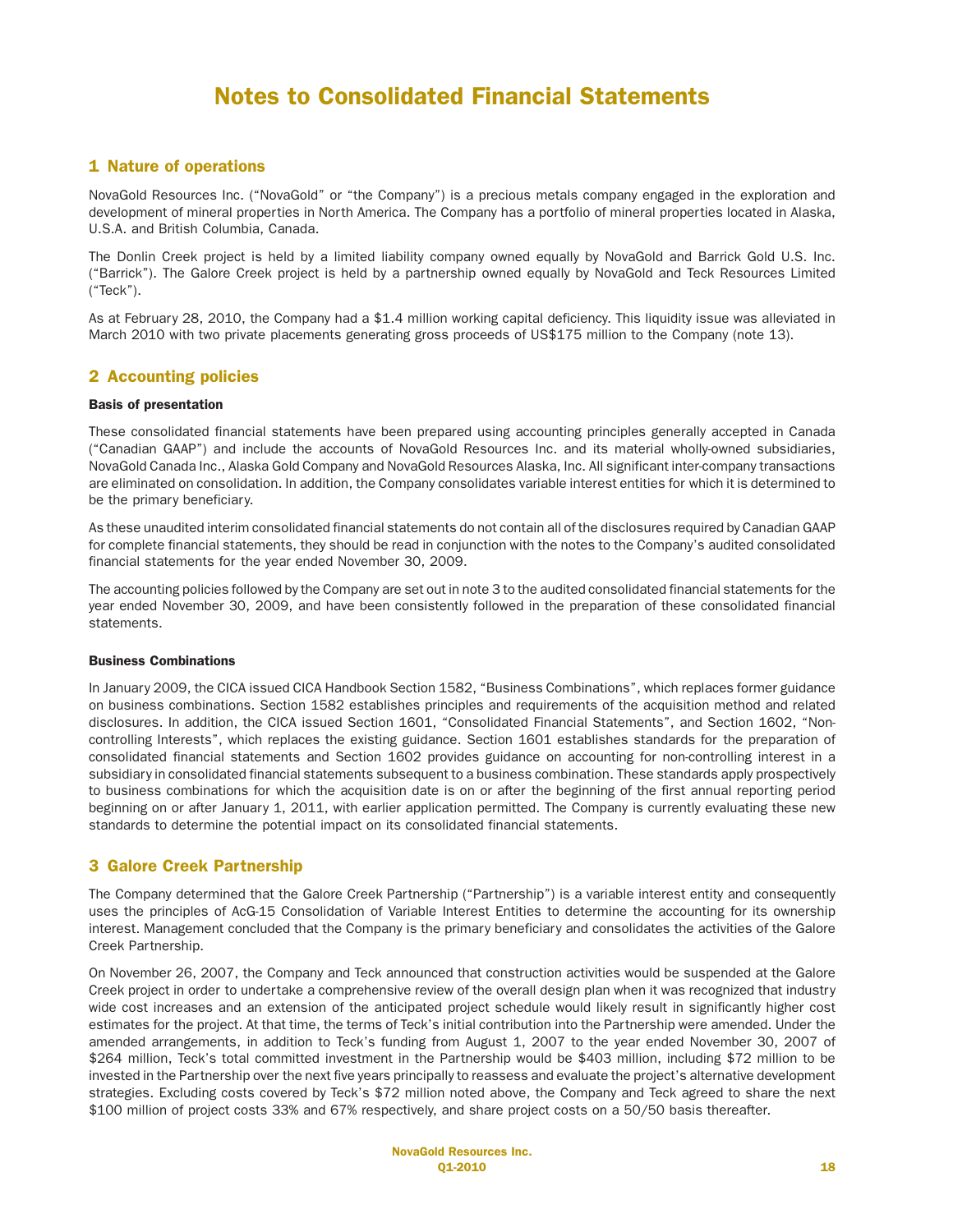# 3 Galore Creek Partnership *(cont.)*

In February 2009, the Company and Teck renegotiated the Partnership agreement to reduce the \$72 million to \$60 million, and from November 1, 2008 onwards Teck agreed to fund all project costs until the \$60 million is fully spent. Remaining suspension-related activities, estimated at November 30, 2008 to cost approximately \$1.1 million, were fully completed during the three-month period ended February 28, 2009 and funded entirely by Teck.

At February 28, 2010, Galore Creek had cash of \$3.5 million. Total cash contributions to date by Teck at February 28, 2010 were \$348 million and \$25 million remained to be contributed for Teck to earn its 50% interest. Certain road construction equipment and facilities are being recovered and sold as the road progresses. The proceeds from the sales directly fund the project's activities and do not reduce Teck's required contributions.

Teck's contributions to date have been recorded as non-controlling interest as follows.

|                                                  |                               | in thousands of Canadian dollars |
|--------------------------------------------------|-------------------------------|----------------------------------|
|                                                  | <b>February 28, 2010</b><br>s | <b>November 30, 2009</b>         |
| Balance – beginning of period                    | 293,247                       | 291,231                          |
| Contributions by Teck                            |                               | 14,407                           |
| Teck's share of suspension recoveries            | $\overline{\phantom{a}}$      | 324                              |
| Teck's share of care and maintenance costs       | (695)                         | (7,863)                          |
| Teck's share of loss on disposal of fixed assets |                               | (4,852)                          |
| Balance – end of period                          | 292,552                       | 293,247                          |

# 4 Inventories

|                   |                               | in thousands of Canadian dollars |
|-------------------|-------------------------------|----------------------------------|
|                   | <b>February 28, 2010</b><br>Ş | <b>November 30, 2009</b>         |
| Supplies          | 13,551                        | 13,609                           |
| Stockpiled ore    | 1,499                         | 1,499                            |
| Gold              | 438                           | 439                              |
| Total inventory   | 15,488                        | 15,547                           |
| Current portion   | 438                           |                                  |
| Long-term portion | 15,050                        | 15,547                           |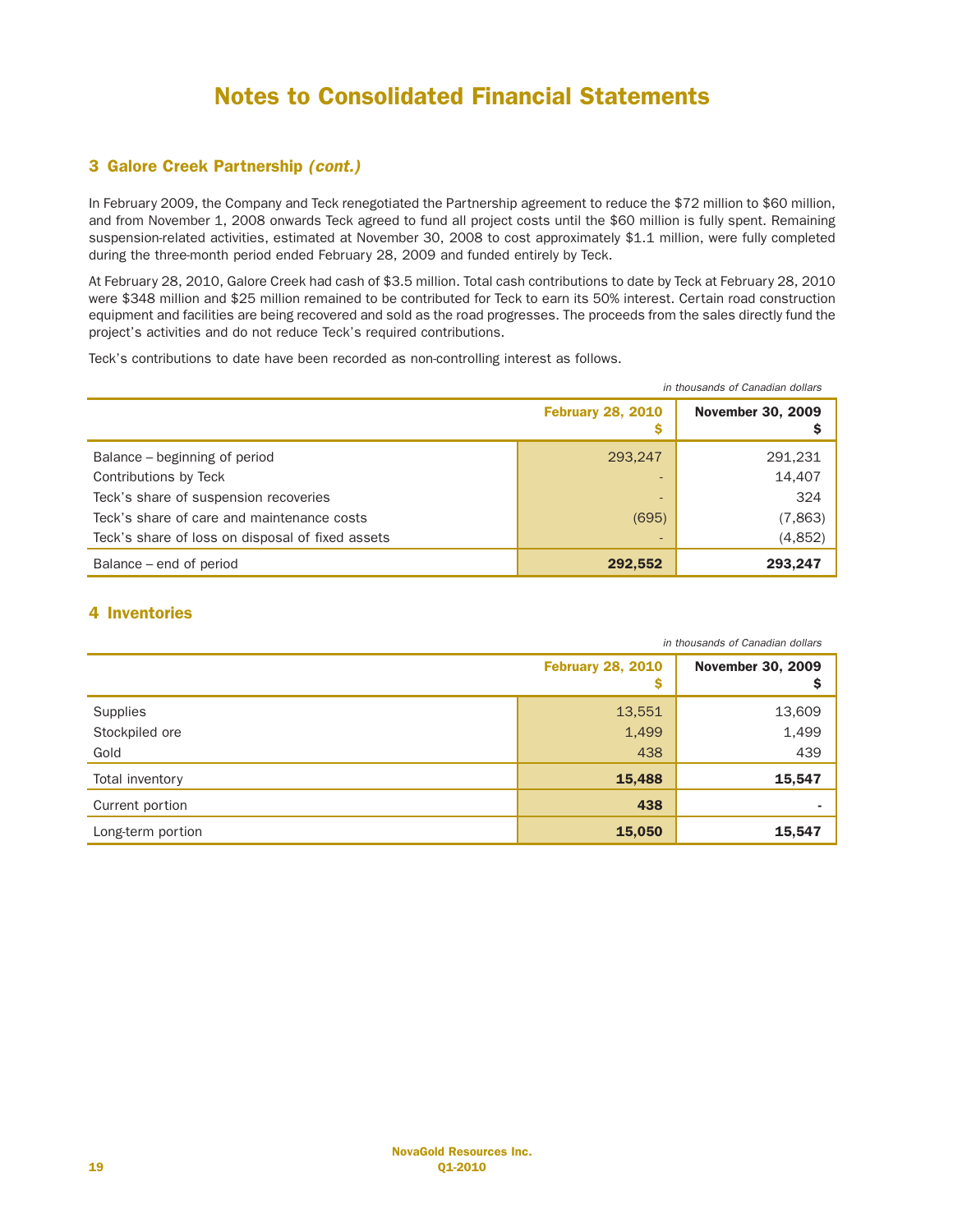# 5 Property, plant and equipment

|                                            |           |                                         | in thousands of Canadian dollars |
|--------------------------------------------|-----------|-----------------------------------------|----------------------------------|
|                                            |           |                                         | <b>February 28, 2010</b>         |
|                                            | Cost<br>s | <b>Accumulated</b><br>amortization<br>Ş | <b>Net</b><br>s                  |
| Alaska, USA                                |           |                                         |                                  |
| Construction costs - Rock Creek            | 90,519    | ٠                                       | 90,519                           |
| Mining and milling equipment - Rock Creek  | 15,342    |                                         | 15,342                           |
| Heavy machinery and equipment - Rock Creek | 2,408     | (370)                                   | 2,038                            |
| <b>British Columbia, Canada</b>            |           |                                         |                                  |
| Construction costs - Galore Creek          | 318,985   |                                         | 318,985                          |
| Mobile equipment - Galore Creek            | 26,651    |                                         | 26,651                           |
| Office furniture and equipment             | 1,722     | (1,364)                                 | 358                              |
| Leasehold improvements                     | 575       | (284)                                   | 291                              |
|                                            | 456,202   | (2,018)                                 | 454,184                          |

*in thousands of Canadian dollars*

|                                            |            |                                          | <b>November 30, 2009</b> |
|--------------------------------------------|------------|------------------------------------------|--------------------------|
|                                            | Cost<br>\$ | <b>Accumulated</b><br>amortization<br>\$ | <b>Net</b>               |
| Alaska, USA                                |            |                                          |                          |
| Construction costs - Rock Creek            | 90.519     |                                          | 90,519                   |
| Mining and milling equipment – Rock Creek  | 15.342     |                                          | 15,342                   |
| Heavy machinery and equipment - Rock Creek | 2.408      | (364)                                    | 2.044                    |
| <b>British Columbia, Canada</b>            |            |                                          |                          |
| Construction costs - Galore Creek          | 318,985    |                                          | 318,985                  |
| Mobile equipment - Galore Creek            | 26,651     |                                          | 26,651                   |
| Office furniture and equipment             | 1,716      | (1,291)                                  | 425                      |
| Leasehold improvements                     | 575        | (270)                                    | 305                      |
|                                            | 456.196    | (1,925)                                  | 454.271                  |

# 6 Mineral properties, rights and development costs

|                                 |                               |                                          | in thousands of Canadian dollars |
|---------------------------------|-------------------------------|------------------------------------------|----------------------------------|
|                                 | <b>November 30, 2009</b><br>Ş | Acquisition/<br><b>Expenditures</b><br>Ş | <b>February 28, 2010</b>         |
| Alaska, USA                     |                               |                                          |                                  |
| Ambler (a)                      | $\overline{\phantom{a}}$      | 27,425                                   | 27,425                           |
| Rock Creek                      | 8,395                         | 573                                      | 8,968                            |
| <b>British Columbia, Canada</b> |                               |                                          |                                  |
| Galore Creek                    | 184,400                       | 333                                      | 184,733                          |
| Power transmission rights       | 54,335                        | (333)                                    | 54,002                           |
|                                 | 247,130                       | 27,998                                   | 275,128                          |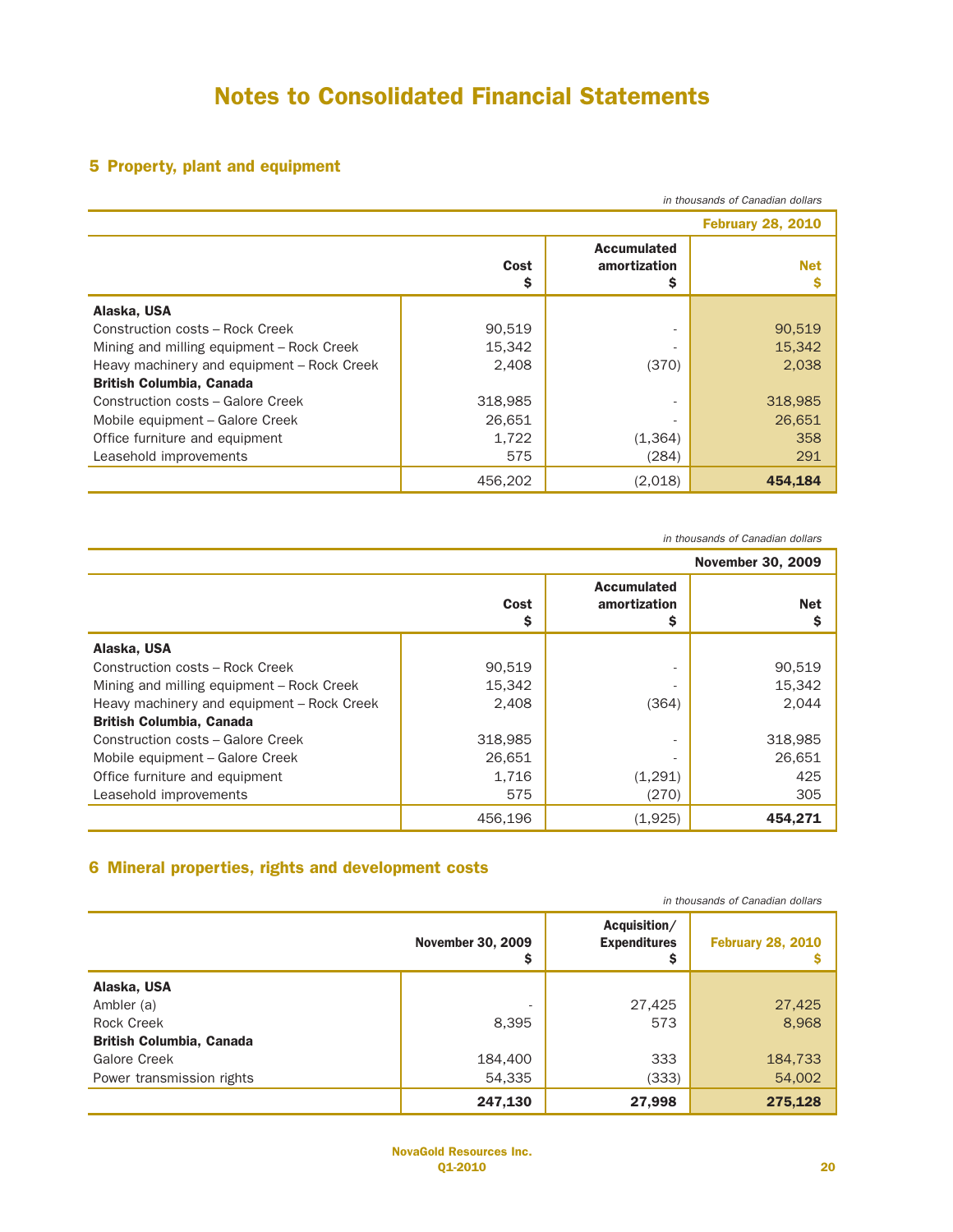# 6 Mineral properties, rights and development costs *(cont.)*

(a) On January 11, 2010, the Company purchased 100% of the Ambler property in northern Alaska, which hosts the copperzinc-gold-silver Arctic deposit. As consideration, the Company issued 931,098 shares with a fair value of US\$5 million (Canadian equivalent: \$5.2 million) and agreed to make cash payments to the vendor of US\$12 million each in January 2011 and January 2012, respectively. The vendor will retain a 1% net smelter return royalty that the Company can purchase at any time for a one-time payment of US\$10 million.

The Company used a weighted average cost of capital at 7.76% to discount above cash payments in 2011 and 2012. As of February 28, 2010, the Company recorded \$12 million in current portion of long-term liabilities and \$10.9 million in long-term other liabilities.

# 7 Investments

|                                                                                         |                          | in thousands of Canadian dollars |
|-----------------------------------------------------------------------------------------|--------------------------|----------------------------------|
|                                                                                         | <b>February 28, 2010</b> | <b>November 30, 2009</b>         |
| Available-for-sale investments (a)<br>Investments accounted for under the equity method | 3,207                    | 3,438                            |
| Donlin Creek LLC (b)                                                                    | 2,036                    | 849                              |
| <b>Total investments</b>                                                                | 5,243                    | 4,287                            |

- (a) Investments classified as available-for-sale are reported at fair value (or marked-to-market) based on quoted market prices, with unrealized gains or losses excluded from earnings and reported as other comprehensive income or loss. The total cost as at February 28, 2010 was \$2,785,000 (November 30, 2009: \$2,785,000) and total unrealized holding gains as at February 28, 2010 was \$231,000 (November 30, 2009: \$495,000). The balance includes 126,625 shares in Etruscan Resources Inc. (cost: \$5,000; fair value at February 28, 2010: \$45,775), a company having two directors in common with the Company; 3,125,000 shares in TintinaGold Resources Inc. (cost: \$916,839; fair value at February 28, 2010: \$1,281,250), a company having one director and a major shareholder in common with the Company; and 3,125,000 shares in AsiaBaseMetals Inc. (cost: \$645,661; fair value at February 28, 2010: \$562,500), a company having one director and a major shareholder in common with the Company.
- (b) On December 1, 2007, together with Barrick, the Company formed a limited liability company ("Donlin Creek LLC") to advance the Donlin Creek project. The Donlin Creek LLC has a board of four directors, with two nominees selected by each company. All significant decisions related to Donlin Creek require the approval of both companies. As part of the Donlin Creek LLC agreement, the Company agreed to reimburse Barrick over time approximately US\$64.3 million, representing 50% of Barrick's approximately US\$128.6 million in expenditures at the Donlin Creek project from April 1, 2006 to November 30, 2007. Reimbursement had been made by the Company paying US\$12.7 million of Barrick's share of project development costs during 2008. A promissory note for the remaining US\$51.6 million plus interest at a rate of U.S. prime plus 2% will be paid out of future mine production cash flow. Both parties are currently sharing development costs on a 50/50 basis. Interest on this long-term debt is expensed.

The Company determined that the Donlin Creek LLC is a variable interest entity and consequently used the principles of AcG-15 Consolidation of Variable Interest Entities to determine the accounting for its 50% ownership interest. Management concluded that the Company is not the primary beneficiary and has accounted for its investment in the Donlin Creek LLC using the equity method of accounting. The equity method is a basis of accounting for investments whereby the investment is initially recorded at cost and the carrying value, adjusted thereafter to include the investor's pro rata share of post-acquisition earnings of the investee, is computed by the consolidation method. Profit distributions received or receivable from an investee reduce the carrying value of the investment.

# 8 Convertible notes

On March 26, 2008, the Company issued US\$95.0 million (Canadian equivalent: \$96.7 million) in 5.5% unsecured senior convertible notes ("Notes") maturing on May 1, 2015, and incurred a 3.0% underwriter's fee and other expenses aggregating \$3.5 million, for net proceeds of \$93.2 million. Interest is payable semi-annually in arrears on May 1 and November 1 of each year, beginning November 1, 2008. The Notes are convertible into the Company's common shares at a fixed conversion rate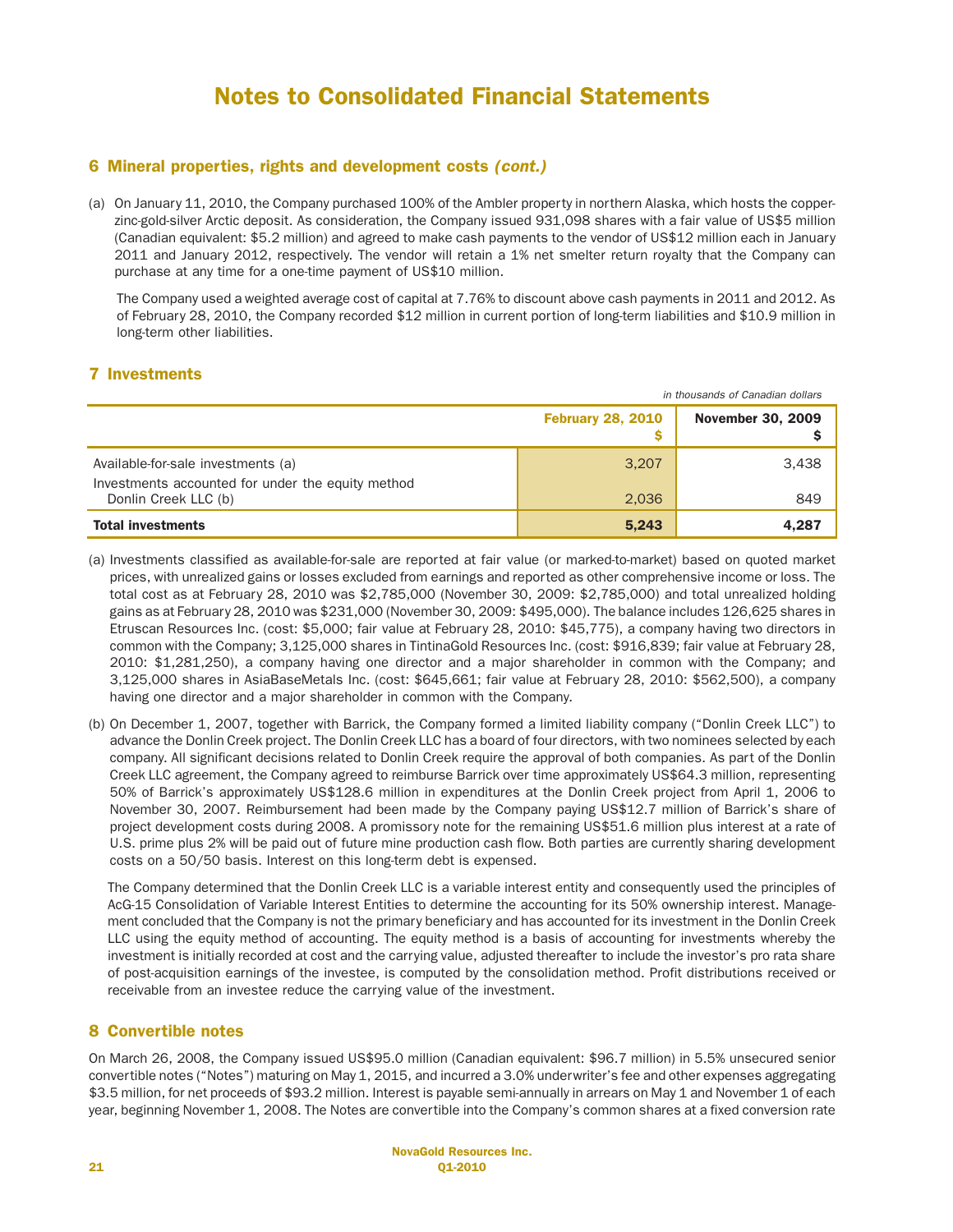## 8 Convertible notes *(cont.)*

of US\$10.61 per common share. A total of 8,952,971 common shares are issuable upon conversion and additional shares may become issuable following the occurrence of certain corporate acts or events. On conversion, at the Company's election, holders of the Notes will receive cash, if applicable, or a combination of cash and shares. Holders of the Notes have the right to require the Company to repurchase all or part of their Notes on May 1, 2013, or upon certain fundamental corporate changes, at a price equal to 100% of the principal amount of such Notes plus any accrued and unpaid interest.

The Notes are classified as a liability, less the portion relating to the conversion feature (\$43.4 million) which is classified as a component of shareholders' equity. As a result, the recorded liability to repay the Notes is lower than its face value. Using the effective interest rate method and the 17.78% rate implicit in the calculation, the difference of \$43.4 million, characterized as the note discount, is being capitalized to certain projects funded by this offering and charged to interest expense for projects that do not meet the criteria to capitalize, and added to the liability over the term of the Notes.

|                                               |                               | in thousands of Canadian dollars |
|-----------------------------------------------|-------------------------------|----------------------------------|
|                                               | <b>February 28, 2010</b><br>Ş | <b>November 30, 2009</b><br>Ş    |
| Beginning balance                             | 58,553                        | 63,573                           |
| Accretion of debt discount for the period     | 1,202                         | 4,692                            |
| Foreign exchange revaluation                  | (171)                         | (9, 712)                         |
| Convertible notes                             | 59,584                        | 58,553                           |
| Conversion right                              | 44,992                        | 44,992                           |
| Financing costs allocated to equity component | (1,640)                       | (1,640)                          |
| Equity component of convertible notes         | 43,352                        | 43,352                           |

#### 9 Share capital

#### Authorized

1,000,000,000 common shares, no par value 10,000,000 preferred shares issuable in one or more series

|                                                                      |                                        | in thousands of Canadian dollars |
|----------------------------------------------------------------------|----------------------------------------|----------------------------------|
|                                                                      | <b>Number of shares</b><br>(thousands) | <b>Ascribed value</b>            |
| Balance at November 30, 2009                                         | 187,133                                | 878,086                          |
| Issued in quarter                                                    |                                        |                                  |
| Pursuant to property acquisition                                     | 931                                    | 5,168                            |
| For cash and fair value pursuant to warrants exercise                | 157                                    | 339                              |
| For cash and fair value pursuant to stock options exercise           | 110                                    | 377                              |
| Balance at February 28, 2010                                         | 188,331                                | 883.970                          |
| Shares held by a wholly-owned subsidiary eliminated on consolidation | 9                                      |                                  |
| Total issued and outstanding                                         | 188,340                                |                                  |

(a) Property acquisition

On January 11, 2010, the Company issued 931,098 shares with a fair value of US\$5 million as consideration for the Ambler mineral property acquisition.

(b) Warrants

During the quarter, 156,880 share purchase warrants were exercised for total proceeds of \$0.2 million.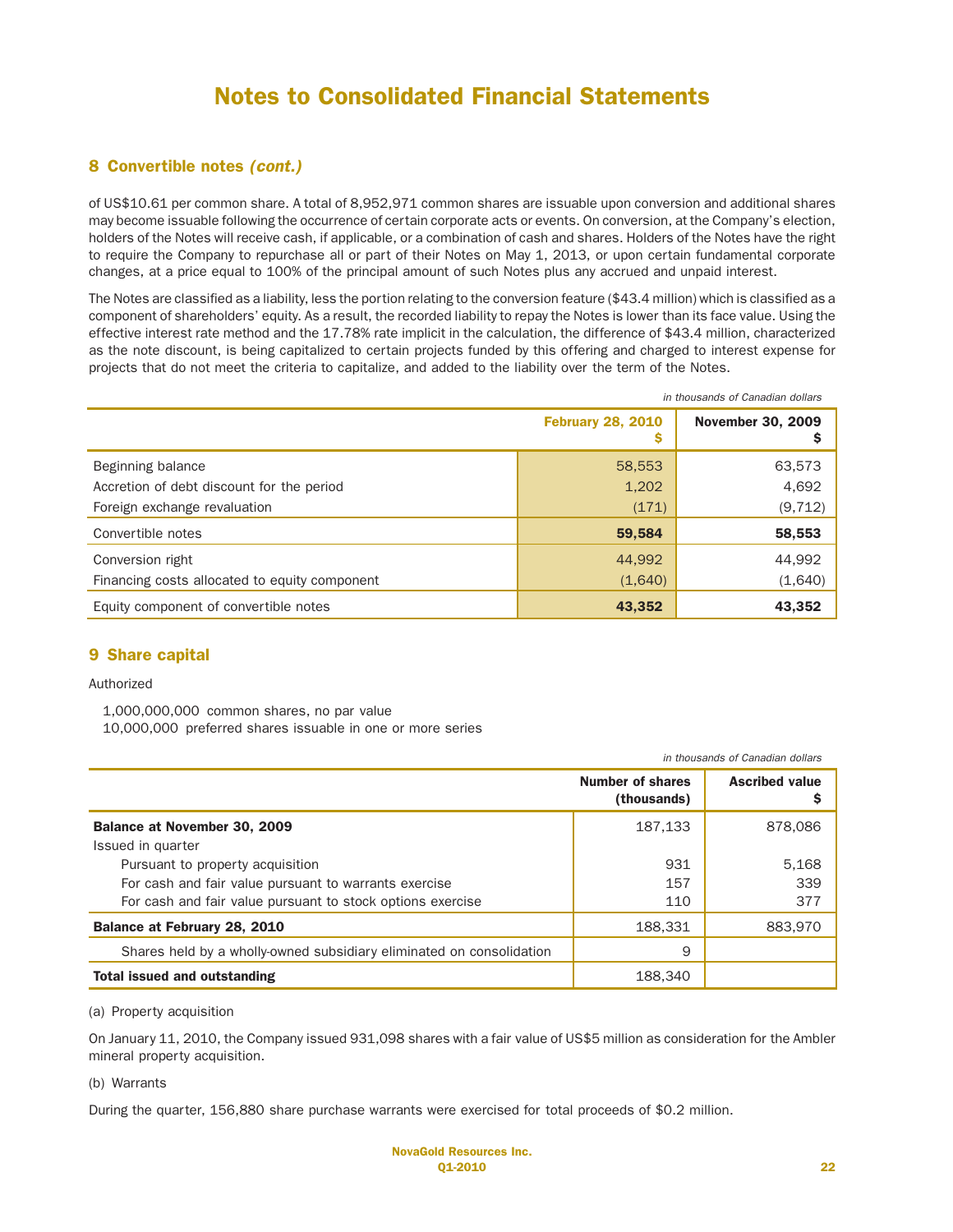# 9 Share capital *(cont.)*

#### (c) Stock options

The Company has a stock option plan providing for the issuance of options at a rolling maximum number that shall not be greater than 10% of the issued and outstanding common shares of the Company at any given time. The Company may grant options to its directors, officers, employees and service providers. The exercise price of each option cannot be lower than the market price of the shares at the date of the option grant. The number of shares optioned to any single optionee may not exceed 5% of the issued and outstanding shares at the date of grant. The options are exercisable immediately for a maximum of five years from the date of grant or may be exercisable  $\frac{1}{3}$  six months after commencement of employment,  $\frac{1}{3}$  at the first anniversary date and 1/3 at the second anniversary date for a maximum of five years from the date of grant. The Company recognizes compensation cost on a straight-line basis over the respective vesting period for the stock options.

During the three months ended February 28, 2010, the Company granted 1,237,100 stock options (three months ended February 28, 2009: 2,973,000). For the three months ended February 28, 2010, the Company recognized a stock-based compensation charge against income of \$1.5 million for options granted to directors, employees and consultants in accordance with CICA 3870, net of forfeitures. As of February 28, 2010, there were 3,306,630 non-vested options outstanding with a weighted average exercise price of \$5.73.

The fair value of the stock options recognized in the consolidated statements of operations and deficit has been estimated using an option pricing model. Assumptions used in the pricing model for each year are provided below.

|                                 | Vesting during three<br>months ended<br><b>February 28, 2010</b> | <b>Granted during three</b><br>months ended<br><b>February 28, 2010</b> |
|---------------------------------|------------------------------------------------------------------|-------------------------------------------------------------------------|
| Average risk-free interest rate | $0.44\% - 3.53\%$                                                | $1.22\% - 1.37\%$                                                       |
| Expected life                   | $1.00 - 4.27$ years                                              | $1.00$ year                                                             |
| Expected volatility             | $60\% - 97\%$                                                    | 79% - 87%                                                               |
| <b>Expected dividends</b>       | Nil                                                              | Nil                                                                     |

The Black-Scholes and other option pricing models require the input of highly subjective assumptions. The expected life of the options considered such factors as the average length of time similar option grants in the past have remained outstanding prior to exercise and the vesting period of the grants. Volatility was estimated based upon historical price observations over the expected term. Changes in the subjective input can materially affect the fair value estimate and therefore do not necessarily provide a reliable measure of the fair value of the Company's stock options.

#### (d) Performance share units

The Company has a performance share unit ("PSU") plan that provides for the issuance of PSUs in amounts as approved by the Company's Compensation Committee. Each PSU entitles the participant to receive one common share of the Company at the end of a specified period set by the compensation committee if certain performance and vesting criteria have been met. The performance and vesting criteria are based on the Company's performance relative to a representative group of other mining companies and the Toronto Stock Exchange index. The actual performance against each of these criteria generates a multiplier that varies from 0% to 150%. Thus, the shares that may be issued vary between 0% and 150% of the number of PSUs, as reduced by the amounts for recipients no longer at the Company on vesting date.

For the 504,050 PSUs granted in May 2009, a multiplier of 125% was determined based upon the Company's actual performance in January and December 2009, resulting in 626,313 shares that will vest in May 2010.

During the three months ended February 28, 2010, the Company granted 169,800 PSUs (three months ended February 28, 2009: nil). For the three months ended February 28, 2010, the Company recognized a stock-based compensation charge against income of \$0.6 million for PSUs granted to employees in accordance with CICA 3870, net of forfeitures.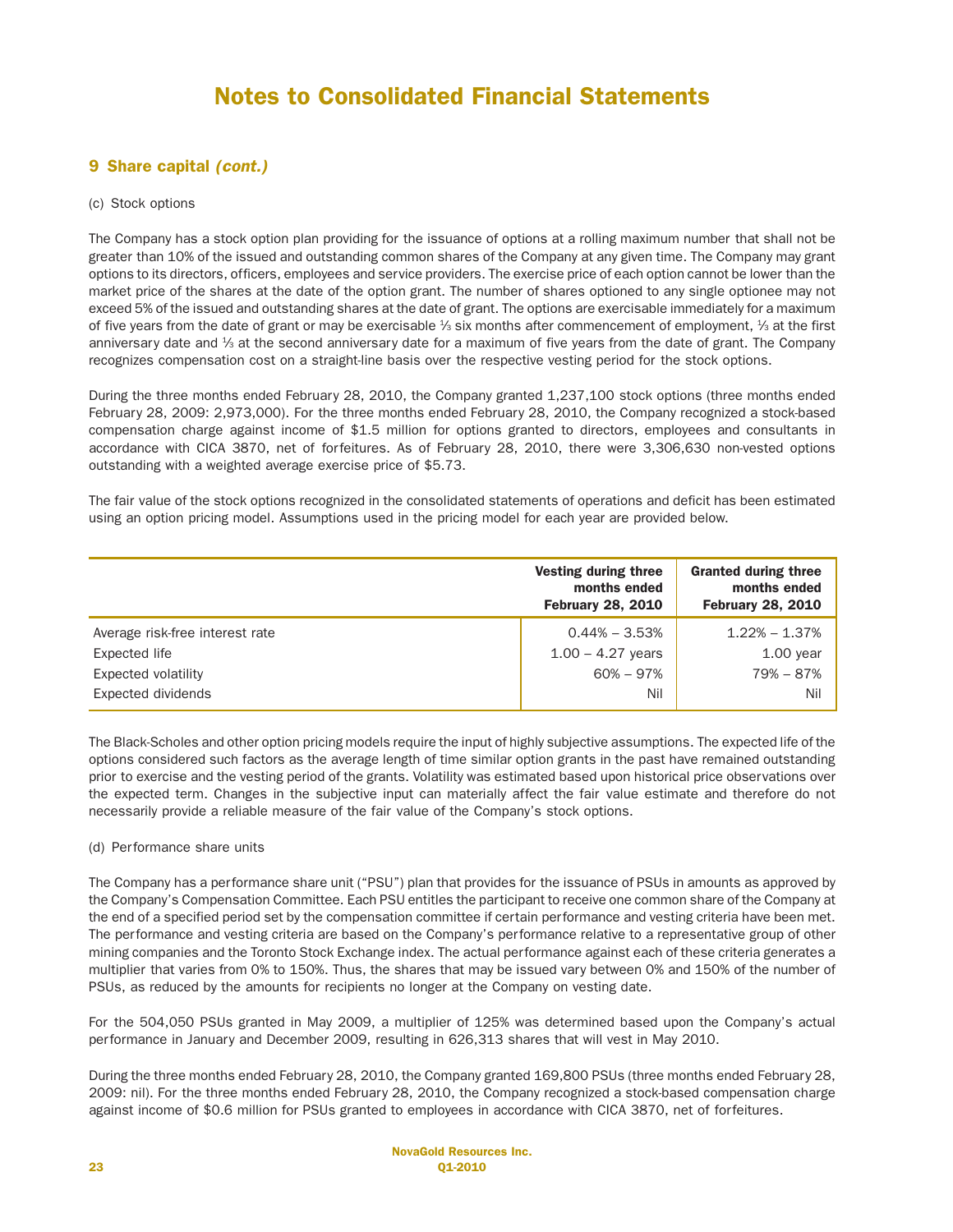### 10 Related party transactions

The Company has arms-length market based agreements to provide certain services to TintinaGold Resources Inc. ("TintinaGold") and Alexco Resource Corp ("Alexco"). Under the agreements the services provided were \$0.01 million (2009: nil) to TintinaGold, a related party having one director and a major shareholder in common with the Company, and \$0.01 million (2009: \$0.05 million) to Alexco, a related party having two common directors. The Company also provided exploration and management services totaling US\$0.4 million (2009: US\$0.4 million) to the Donlin Creek LLC. These transactions were in the normal course of business and are measured at the exchange amount, which is the amount agreed to by the parties. At February 28, 2010, the Company had \$0.4 million (November 30, 2009: \$0.3 million) receivable from related parties.

### 11 Segmented information

The Company's revenues and cost of sales from external customers are generated from one reportable operating segment: sales from land and gravel and gold royalties from its operations located in Nome, Alaska. The Company's property, plant and equipment and exploration assets are located in the United States and Canada and the geographical breakdown is shown in notes 5 and 6.

## 12 Commitments and contingencies

(a) Lease commitments

As at February 28, 2010, the Company's aggregate commitments for operating leases totaled \$5.2 million. These include the Company's leased head office location and certain office equipment with leases ranging from one to seven years.

(b) Legal actions

On February 16, 2010, the Company announced that it entered into a memorandum of understanding to settle outstanding securities class action lawsuits in both the United States and Canada, in which NovaGold and certain of its directors and officers were named as defendants. On December 22, 2008, a consolidated class action lawsuit was filed in the United States District Court for the Southern District of New York consolidating similar complaints of violations of U.S. Securities laws. On October 14, 2009, a similar notice of action was filed in the Ontario Superior Court of Justice in Canada and on October 28, 2009, the same parties were named as defendants in a class action lawsuit in the Supreme Court of British Columbia. All three actions alleged misrepresentations, misstatements and omissions in various public statements and filings concerning NovaGold's Galore Creek property. The US\$28 million settlement will be covered by NovaGold's insurance, and the Company does not anticipate having to pay out any of its cash under the terms of the settlement. On April 6, 2010, the lead plaintiff moved the U.S. District Court for preliminary approval of the settlement upon formal documentation. The consent certification motion regarding the Ontario action has been set for April 26, 2010. The consent certification motion regarding the B.C. action has tentatively been set for April 27, 2010. The settlement is subject to both U.S. and Canadian court approval after public notice.

On July 15, 2009, two claims were filed in the United States District Court for the District of Alaska against NovaGold, Alaska Gold Company ("AGC") and other parties arising out of an accident on July 19, 2007, where two employees of a contractor were killed in a construction-related accident at the Company's Rock Creek mine. The claims are seeking wrongful death damages in excess of US\$2.5 million. The Company and AGC filed an answer to the complaint denying all allegations and asserting certain affirmative defenses. The Company and AGC dispute these claims and believe they have substantial and meritorious legal and factual defenses, which they intend to pursue vigorously.

#### 13 Subsequent events

On March 9, 2010, the Company closed its non-brokered offering of 18,181,818 shares of the Company at US\$5.50 per common share for gross proceeds of US\$100 million to several investment funds managed by Paulson & Co. Inc. On March 11, 2010, the Company closed a second non-brokered offering of 13,636,364 shares of the Company at US\$5.50 per share for gross proceeds of US\$75 million to Quantum Partners Ltd, a private investment fund managed by Soros Fund Management LLC.

> NovaGold Resources Inc. Q1-2010 24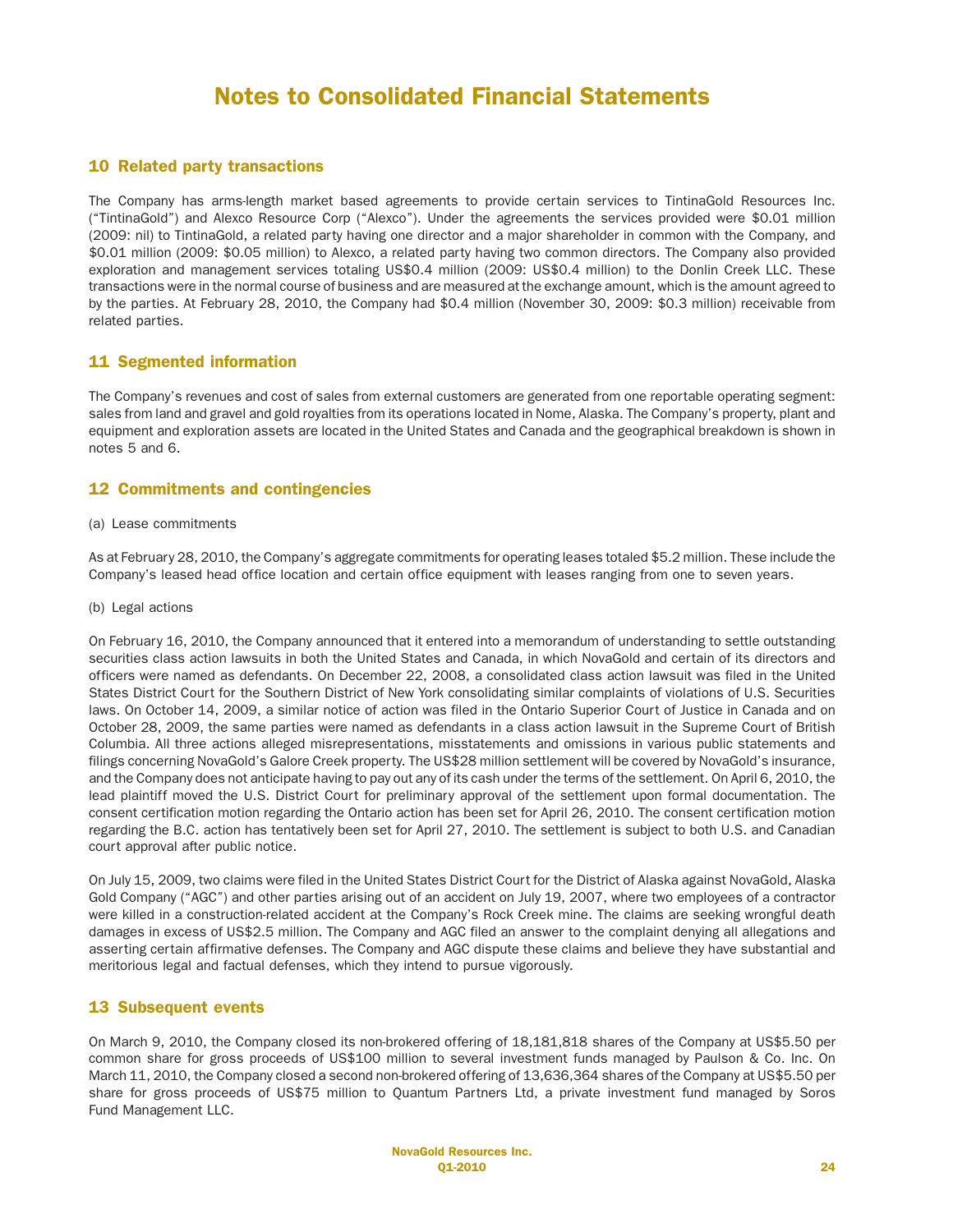**Appendix - Reserve & Resource Table** Appendix – Reserve & Resource Table

NovaGold Resources Inc.

NovaGold Resources Inc.<br>Proven and Probable Reserves, Measured, Indicated and Inferred Resources for Gold (Au), Silver (Ag), Copper (Cu), Zinc (Zn) and Lead (Pb)<br>As at March 12, 2010 Proven and Probable Reserves, Measured, Indicated and Inferred Resources for Gold (Au), Silver (Ag), Copper (Cu), Zinc (Zn) and Lead (Pb) As at March 12, 2010

**Reserves** Reserves

|                                                                                                             |                                          |                              |                          |          | In Situ Grade |      |            |                        |                  | <b>Total Contained Metal</b> |               |        |                              |           |                              | NovaGold Share Net After Earn-Ins |                |                   |
|-------------------------------------------------------------------------------------------------------------|------------------------------------------|------------------------------|--------------------------|----------|---------------|------|------------|------------------------|------------------|------------------------------|---------------|--------|------------------------------|-----------|------------------------------|-----------------------------------|----------------|-------------------|
| % Ownership<br>Property                                                                                     | Category<br>Reserve                      | Millions<br>Tonnes           |                          | ag<br>Sa | రె <b>శ</b>   | ผื ≽ | <u>은</u> % | <b>Z</b><br>Moz        | <b>Ag</b><br>Moz | $\overline{a}$ $\frac{a}{b}$ | $\frac{5}{2}$ | 요<br>기 | Au<br>Moz                    | Ag<br>Moz | AuEq<br>Moz                  | $\overline{c}$ is                 | $\frac{2n}{2}$ | n<br>Nils<br>Nils |
| 50% Ownership - 50% Owned by Barrick Gold U.S. Inc.<br>Donlin Creek(1) approximately 0.74 g/t Au Cutoff     | Probable<br>Total P&P<br>Proven          | 7.0<br>460.7<br><b>467.7</b> | $2.46$<br>$2.3$<br>$2.3$ |          |               |      |            | 0.55<br>33.59<br>33.59 |                  |                              |               |        | $0.28$<br>$16.80$<br>$16.80$ |           | $0.28$<br>$16.80$<br>$16.80$ |                                   |                |                   |
| Big Hurrah(2) 1.33 g/t Au Cutoff<br>Rock Creek(2) 0.6 g/t Au Cutoff<br>100% Ownership<br>100% Ownership     | Probable<br>Probable<br>Proven<br>Proven | 7.8<br>$\frac{2}{1}$         | 1.30<br>4.82             |          |               |      |            | 0.19<br>0.32           |                  |                              |               |        | 0.19<br>0.32                 |           | 0.32<br>0.19                 |                                   |                |                   |
| <b>Total Proven and Probable Reserves</b><br><b>Total Probable Reserves</b><br><b>Total Proven Reserves</b> |                                          | 7.0<br>4.93.7<br>476.7       | 2.32<br>2.23<br>2.23     |          |               |      |            | 0.55<br>33.50<br>34.10 |                  |                              |               |        | 0.28<br>17.31<br>17.31       |           | $0.28$<br>17.31<br>17.31     |                                   |                |                   |

# Resources (exclusive of Reserves) Resources (exclusive of Reserves)

|                                                                                                            |                                  |                                                                           |                                                 |                                         | In Situ Grade                                 |                            |                                                         |                                           |                             | <b>Total Contained Metal</b>        |                                     |                               |                                           |                                                                |                                                       | NovaGold Share Net After Earn-Ins   |                               |                |  |
|------------------------------------------------------------------------------------------------------------|----------------------------------|---------------------------------------------------------------------------|-------------------------------------------------|-----------------------------------------|-----------------------------------------------|----------------------------|---------------------------------------------------------|-------------------------------------------|-----------------------------|-------------------------------------|-------------------------------------|-------------------------------|-------------------------------------------|----------------------------------------------------------------|-------------------------------------------------------|-------------------------------------|-------------------------------|----------------|--|
| Property                                                                                                   | Resource                         | Tonnes                                                                    | ₹                                               | ¥ ಕೃ                                    | డె శ                                          |                            | <u>ក្ខ</u> េ %                                          | <b>Au</b><br>Moz                          | Ag<br>Moz                   | ౘ                                   | Σn                                  | 운                             | Au<br>Moz                                 | Ag<br>Moz                                                      | AuEq<br>Moz                                           | ౘ                                   | <sup>Zn</sup><br>Milbs        | 운              |  |
| % Ownership                                                                                                | Category                         | Millions                                                                  | $\frac{d}{dt}$                                  |                                         |                                               |                            |                                                         |                                           |                             | Mlbs                                | Mllbs                               | Mlbs                          |                                           |                                                                |                                                       | Mllbs                               |                               | Mlbs           |  |
| Donlin Creek(3)(4) approximately 0.74 g/t Au Cutoff<br>50% Ownership - 50% Owned by Barrick Gold U.S. Inc. | Indicated<br>Measured            | 0.2<br>39.6                                                               | $6.38$<br>$0.34$<br>$0.36$                      |                                         |                                               |                            |                                                         | 0444                                      |                             |                                     |                                     |                               | ខ្លួង <b>ង</b><br>ខ្លួង <b>ង</b> ដ        |                                                                | 0.02<br>2.13                                          |                                     |                               |                |  |
|                                                                                                            | Inferred<br><b>Total M&amp;I</b> | 39.8<br>58.4                                                              | 2.35                                            |                                         |                                               |                            |                                                         |                                           |                             |                                     |                                     |                               |                                           |                                                                | $2.15$<br>2.21                                        |                                     |                               |                |  |
| Galore Creek(3)(5) 0.21% CuEq Cutoff                                                                       | Measured                         |                                                                           |                                                 | 4.41                                    |                                               |                            |                                                         |                                           | 0.67                        | 54.1                                |                                     |                               |                                           | 0.34                                                           |                                                       | 27.0<br>4,436.1                     |                               |                |  |
| 50% Ownership - 50% Owned By Teck Resources                                                                | Indicated                        | $781.7$<br>$785.7$<br>$785.7$<br>$0.048$<br>$0.048$<br>$0.048$<br>$0.048$ | ិ<br>កំបូ <b>ង</b> ម៉ូដូ <b>ង</b><br>កំបូង ម៉ូង | $449244$<br>$69450$<br>$6945$<br>$6945$ | ង និង ម៉ូន ម៉ូ<br>ដូច ខ្ញុំ ខ្ញុំ ខ្ញុំ ខ្ញុំ |                            |                                                         | $877888$<br>$0.77888$<br>$0.77888$        | 122.42                      | 8,872.3                             |                                     |                               | <b>ខិធីធ្វូខិដ្ឋ<br/>ខិធីធ្វូខិដ្ឋ</b>    | ជ <b>ៈ 5</b><br><b>៩ 5</b> 4 5<br><b>៩ 5</b> 4 5 6<br><b>8</b> | $0.38$<br>0.487                                       |                                     |                               |                |  |
| Limited                                                                                                    | Inferred<br><b>Total M&amp;I</b> |                                                                           |                                                 |                                         |                                               |                            |                                                         |                                           | 123.09                      | 8,926.3<br>2,858.3<br>1,160.0       |                                     |                               |                                           |                                                                |                                                       | $4,463.1$<br>1,429.1<br>696.0       |                               |                |  |
| Copper Canyon(3)(6) 0.35% CuEq Cutoff                                                                      | Inferred                         |                                                                           |                                                 |                                         |                                               |                            |                                                         |                                           | $42.49$<br>$37.91$<br>80.40 |                                     |                                     |                               |                                           |                                                                | $1.45$<br>$2.3$<br>$3.3$                              |                                     |                               |                |  |
| 60% Ownership - NovaGold interest held in trust for<br>the Galore Creek Partnership                        | <b>Total Inferred</b>            |                                                                           |                                                 |                                         |                                               |                            |                                                         |                                           |                             | 4,018.3                             |                                     |                               |                                           |                                                                |                                                       | 2,125.1                             |                               |                |  |
| Rock Creek(3)(7) 0.6 g/t Au Cutoff                                                                         | Measured                         |                                                                           |                                                 |                                         |                                               |                            |                                                         |                                           |                             |                                     |                                     |                               |                                           |                                                                |                                                       |                                     |                               |                |  |
| 100% Ownership                                                                                             | Indicated                        |                                                                           |                                                 |                                         |                                               |                            |                                                         |                                           |                             |                                     |                                     |                               |                                           |                                                                |                                                       |                                     |                               |                |  |
|                                                                                                            | Inferred<br><b>Total M&amp;I</b> | $7.7$<br>0.5                                                              | $1.21$<br>$1.39$<br>$1.09$                      |                                         |                                               |                            |                                                         | <u>្តី ខ្លួ</u>                           |                             |                                     |                                     |                               | ನೆ <b>ನಿ</b><br>೧೮೦                       |                                                                | 0.29<br>0.02                                          |                                     |                               |                |  |
| Big Hurrah(3)(8) 1.0 g/t Au Cutoff                                                                         | Measured                         |                                                                           |                                                 |                                         |                                               |                            |                                                         |                                           |                             |                                     |                                     |                               |                                           |                                                                |                                                       |                                     |                               |                |  |
| 100% Ownership                                                                                             | Indicated                        |                                                                           |                                                 |                                         |                                               |                            |                                                         |                                           |                             |                                     |                                     |                               |                                           |                                                                |                                                       |                                     |                               |                |  |
|                                                                                                            | Inferred<br><b>Total M&amp;I</b> | 0002<br>000                                                               | $2.68$<br>2.68                                  |                                         |                                               |                            |                                                         | 8888                                      |                             |                                     |                                     |                               | 8888                                      |                                                                | 88<br>0.02                                            |                                     |                               |                |  |
|                                                                                                            |                                  |                                                                           |                                                 |                                         |                                               |                            |                                                         |                                           |                             |                                     |                                     |                               |                                           |                                                                |                                                       |                                     |                               |                |  |
| Ambler(3)(9) \$100 Gross Metal Value/Tonne Cutoff<br>100% Ownership                                        | Indicated<br>Measured            |                                                                           |                                                 |                                         |                                               |                            |                                                         |                                           |                             |                                     |                                     |                               |                                           |                                                                |                                                       |                                     |                               | 350.3          |  |
|                                                                                                            | <b>Total M&amp;I</b>             | $16.8$<br>$14.9$<br>$11.9$                                                | 0.83<br>0.83<br>0.67                            | 59.63<br>59.63<br>48.37                 | $4.48$<br>$4.48$                              | $6.03$<br>$6.03$<br>$4.99$ | $\frac{3}{9}$ $\frac{3}{9}$ $\frac{3}{8}$ $\frac{3}{8}$ | $0.45$<br>0.45<br>0.26                    | 32.29<br>32.29<br>18.57     | $1,538.2$<br>$1,538.2$<br>$1,538.9$ | $2,237.1$<br>$2,237.1$<br>$1,313.1$ | $350.3$<br>$350.3$<br>$210.0$ | $0.45$<br>0.45<br>0.26                    | 32.29<br>32.357<br>18.57                                       | $1.10$<br>$0.63$                                      | $1,538.9$<br>$1,538.9$<br>$1,538.9$ | 2,237.1<br>2,237.1<br>1,313.1 | 350.3<br>210.0 |  |
|                                                                                                            | Inferred                         |                                                                           |                                                 |                                         |                                               |                            |                                                         |                                           |                             |                                     |                                     |                               |                                           |                                                                |                                                       |                                     |                               |                |  |
|                                                                                                            |                                  | m3<br>Millions                                                            |                                                 |                                         |                                               |                            |                                                         |                                           |                             |                                     |                                     |                               |                                           |                                                                |                                                       |                                     |                               |                |  |
| Nome Gold(3)(10) 0.20 g/m3 Au Cutoff                                                                       | Measured                         |                                                                           | 13<br>0.328<br>0.38<br>0.37                     |                                         |                                               |                            |                                                         |                                           |                             |                                     |                                     |                               |                                           |                                                                |                                                       |                                     |                               |                |  |
| 100% Ownership                                                                                             | Indicated                        |                                                                           |                                                 |                                         |                                               |                            |                                                         |                                           |                             |                                     |                                     |                               |                                           |                                                                |                                                       |                                     |                               |                |  |
|                                                                                                            | <b>Total M&amp;I</b>             | 7939<br>8329<br>1926                                                      |                                                 |                                         |                                               |                            |                                                         | 8<br>8 5 <b>8</b> 8<br>0 0 <del>1</del> 0 |                             |                                     |                                     |                               | 8<br>8 5 <b>8</b> 8<br>0 0 <del>1</del> 0 |                                                                | 8<br>8 7 8 8<br>0 0 <del>1</del> 0                    |                                     |                               |                |  |
|                                                                                                            | Inferred                         |                                                                           |                                                 |                                         |                                               |                            |                                                         |                                           |                             |                                     |                                     |                               |                                           |                                                                |                                                       |                                     |                               |                |  |
| Total Proven & Probable Reserves Contained Metal                                                           |                                  |                                                                           |                                                 |                                         |                                               |                            |                                                         |                                           |                             |                                     |                                     |                               | 17.31                                     |                                                                |                                                       |                                     |                               |                |  |
| Total Measured & Indicated Contained Metal (exclusive of Reserves)                                         |                                  |                                                                           |                                                 |                                         |                                               |                            |                                                         |                                           | 155.38                      | 10,465.6                            | 2,237.1                             | 350.3<br>210.0                | 8.16<br>5.50                              | 93.83<br>62.57                                                 | $\begin{array}{c} 17.31 \\ 10.05 \\ 6.76 \end{array}$ | 6,001.4<br>3,062.1                  | 2,237.1<br>1,313.1            | 350.3          |  |
| <b>Total Inferred Contained Metal</b>                                                                      |                                  |                                                                           |                                                 |                                         |                                               |                            |                                                         |                                           | 98.97                       |                                     | 1,313.1                             |                               |                                           |                                                                |                                                       |                                     |                               | 210.0          |  |

NovaGold Resources Inc. 25 Q1-2010